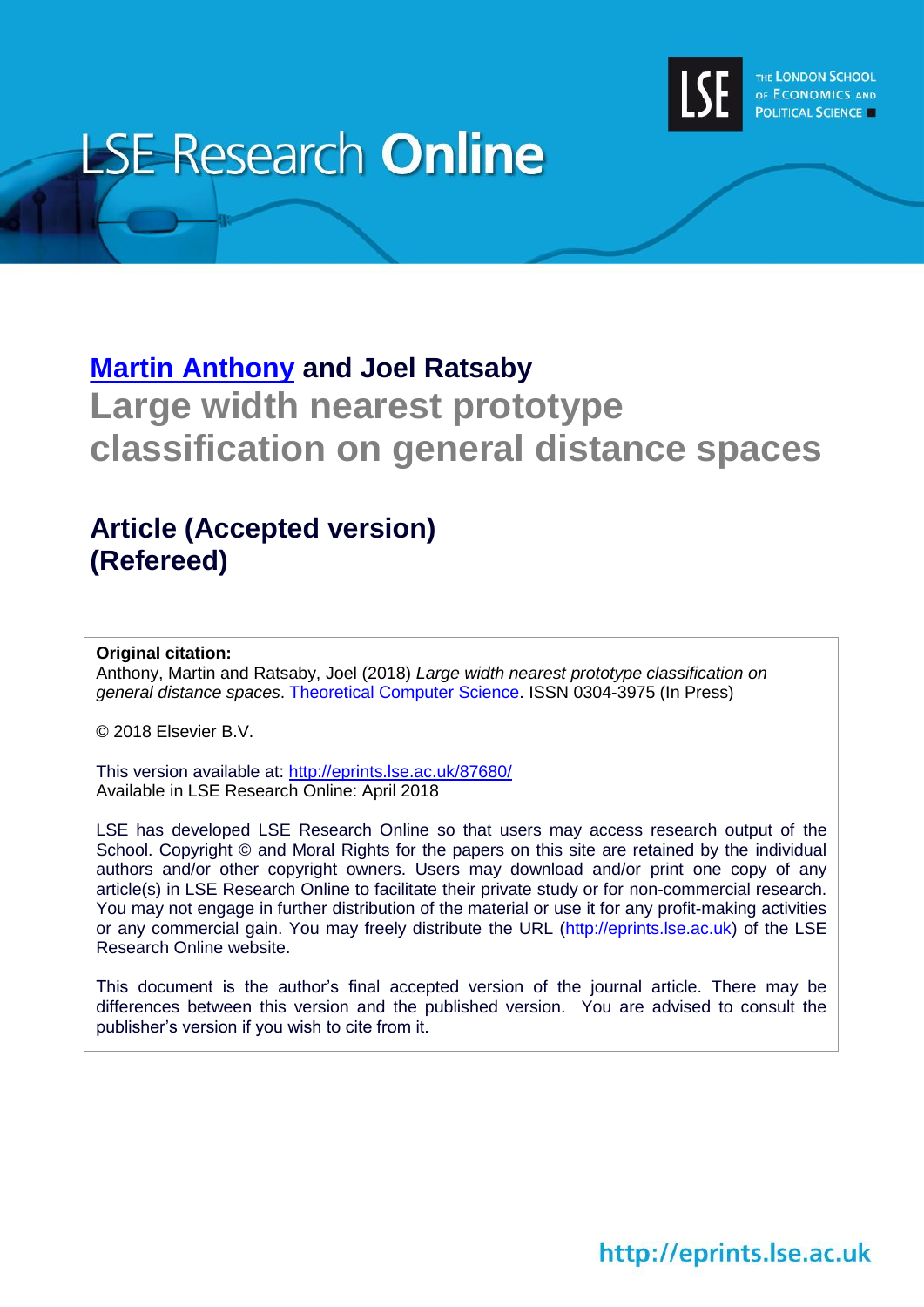## Large width nearest prototype classification on general distance spaces

Martin Anthony, Joel Ratsaby

Department of Mathematics, London School of Economics and Political Science, Houghton Street, London WC2A2AE, U.K.

Department of Electrical and Electronics Engineering, Ariel University of Samaria, ARIEL 40700, ISRAEL

#### Abstract

In this paper we consider the problem of learning nearest-prototype classifiers in any finite distance space; that is, in any finite set equipped with a distance function. An important advantage of a distance space over a metric space is that the triangle inequality need not be satisfied, which makes our results potentially very useful in practice. We consider a family of binary classifiers for learning nearest-prototype classification on distance spaces, building on the concept of large-width learning which we introduced and studied in earlier works. Nearestprototype is a more general version of the ubiquitous nearest-neighbor classifier: a prototype may or may not be a sample point. One advantage in the approach taken in this paper is that the error bounds depend on a 'width' parameter, which can be sample-dependent and thereby yield a tighter bound.

#### 1. Introduction

Learning Vector Quantization (LVQ) and its various extensions introduced by Kohonen [\[22\]](#page-24-0) are used successfully in many machine learning tools and applications. Learning pattern classification by LVQ is based on adapting a fixed set of labeled prototypes in Euclidean space and using the resulting set of prototypes in a nearest-prototype rule (winner-take-all) to classify any point in the input space. As [\[21\]](#page-24-1) mentions, LVQ fails if Euclidean representation is not well-suited for the data; and there have been extensions of LVQ to try to allow different metrics [\[21,](#page-24-1) [26\]](#page-25-0) and take advantage of samples for which a more confident (or a large margin) classification can be obtained. Generalization error bounds with

Preprint submitted to Elsevier April 25, 2018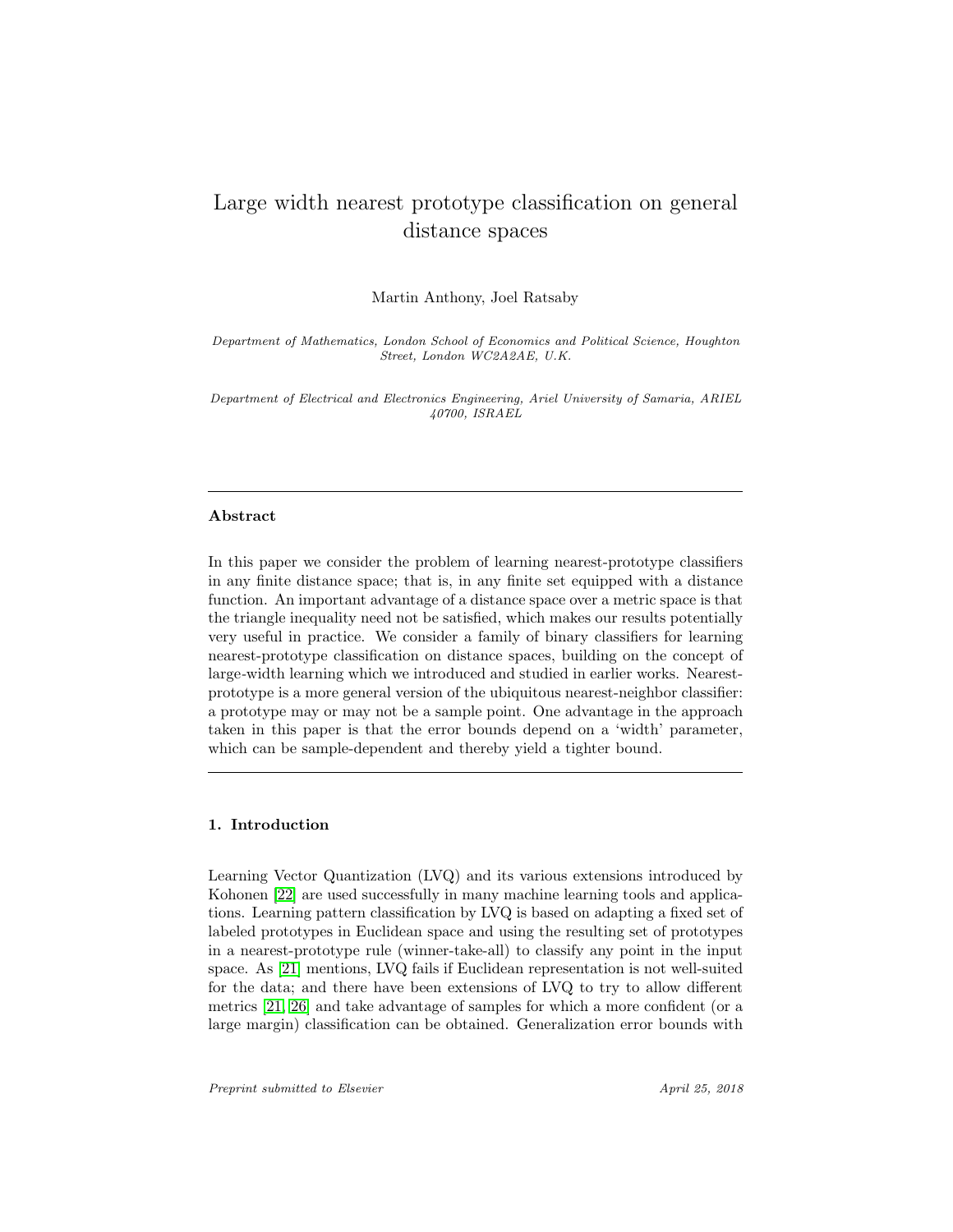dependence on this sample margin are stated in [\[21,](#page-24-1) [26\]](#page-25-0) for learning over Euclidean spaces and, as is usually the case for large-margin learning [\[1\]](#page-23-0), the error bounds are tighter than ones with no sample-margin dependence. The results of such work are important as they explain why LVQ works well in practice in Euclidean metric spaces.

There are learning domains in which it is difficult to formalize quantitative features that are encoded as numerical variables which together constitute a vector space (usually Euclidean) to discriminate between objects that belong to different classes [\[24\]](#page-25-1). Learning over such domains requires a qualitative approach which tries to describe the structure of objects in a way that is similar to how humans do, for instance, in terms of morphological elements of objects. Objects are then represented not by numerical vectors but by other means such as strings of symbols which can be compared using a dissimilarity (or distance) function. This approach is much more flexible than the one based on numerical features since there are many existing distance functions [\[23\]](#page-24-2) and new ones can be defined easily for any kind of objects, for instance, bioinformatic sequences, graphs, images, etc., and they do not have to satisfy the requirements of a metric. However, most learning algorithms, in particular neural networks which have been very succesfull recently, require a Euclidean, or more generally vector spaces, that are represented by numerical features. Such problem domains are potential applications of prototype-based learning over non-Euclidean, or more generally, non-metric spaces.

In [\[10\]](#page-24-3) we studied learning binary classification with nearest-prototype classifiers over metric spaces and obtained sample-dependent error bounds. In the current paper we consider learning binary classification on finite distance spaces; that is, finite sets equipped with a distance function (often called 'dissimilarity measure' [\[23\]](#page-24-2)) where the classifiers (which we call nearest-prototype classifiers) are generalizations of the well known nearest neighbor classifier [\[16\]](#page-24-4). An important advantage of a distance space over a metric space is that the triangle inequality need not be satisfied, which makes our results potentially very useful in practice. Our definition of distance function is quite loose in that it does not need to satisfy any of the non-negativity, symmetry or reflexivity properties of a proper distance function [\[23\]](#page-24-2). We still call it a distance because, as far as we can expect in applying our learning results, any useful space has at least the non-negativity property and so we will assume in the paper that the distance function satisfies the non-negativity property.

We consider a family of binary classifiers for learning nearest-prototype classification on distance spaces, building on the concept of large-width learning which was introduced in [\[3\]](#page-23-1) and expanded in various classification settings [\[4–](#page-23-2) [12\]](#page-24-5). The advantage in this approach is that the error bounds depend on the 'width' parameter which can be sample-dependent and thereby yield a tighter error bound. While both width and margin functions represent a form of confidence in classification, width functions are not based on any real-valued function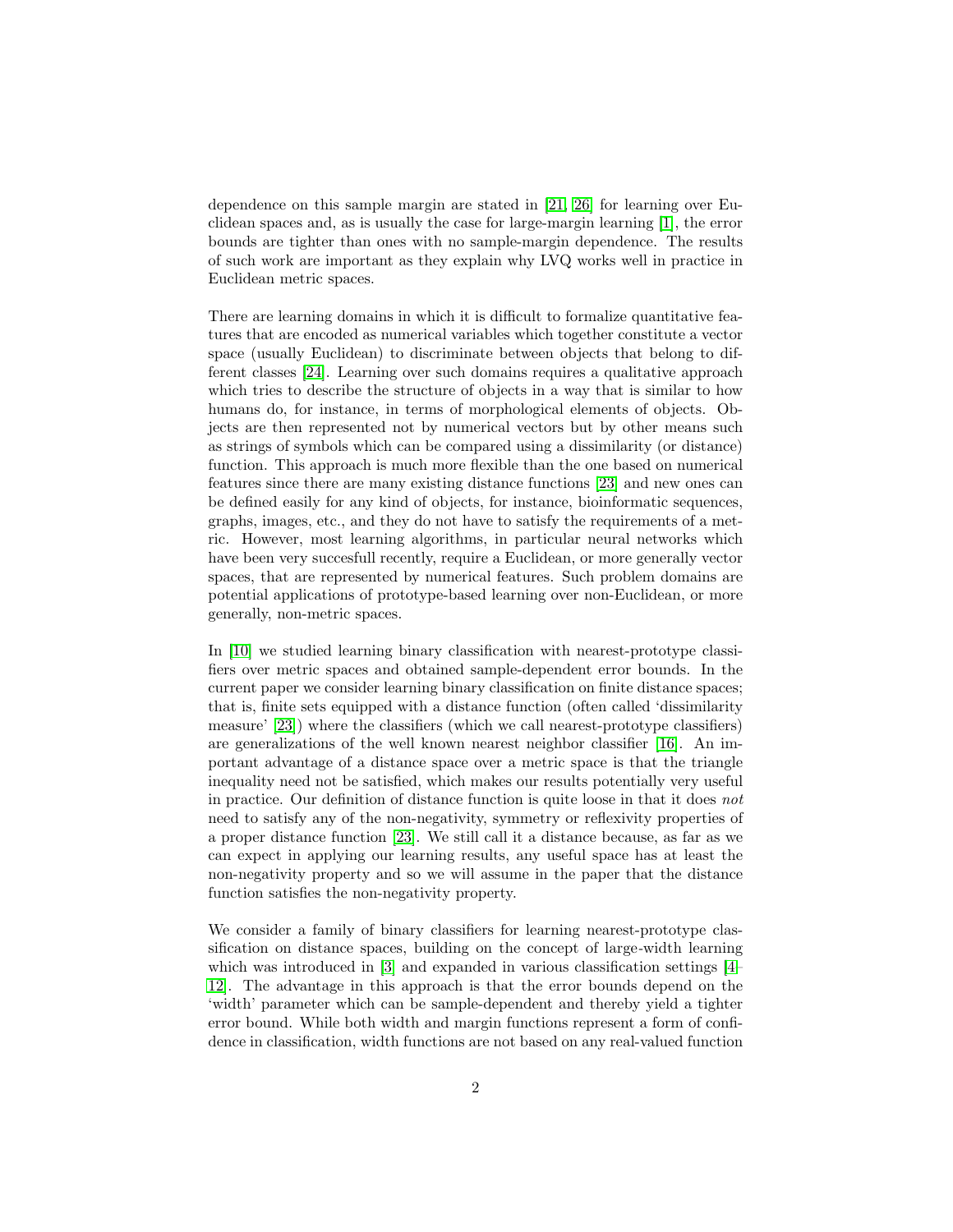(in contrast to the notion of margin) but instead are always based specifically on functions that measure the distance between a point and some set of points that are labeled oppositely. Analysis of learning with width functions is more efficient because the underlying class of real-valued functions (which is discretized in order to obtain the classifiers) is less rich than general-real valued classes that are used in margin-learning. Thus learning classification with a class of width functions yields tighter data-dependent bounds on the generalization error.

In the current paper, we define a width function which measures the difference between the distance from a test point  $x$  (to be classified) to its nearest negative prototype and the distance to its nearest positive prototype. The classifier's decision is defined as the sign of this difference. The set of prototypes from which these two nearest ones are obtained is very general in that it can be any set of points in the distance space. In particular, it can be a subset of the sample and can be determined via any algorithm. The error bounds that we state in the current paper apply regardless of the algorithm that is used to determine these prototypes. The fact that we deal with a distance space, rather than a metric space, means that the triangle inequality need not be satisfied. The error bound depends on quantities that can be evaluated directly from a matrix which consists of the half-space functions over the distance space. This matrix is a function of the distance matrix of the space and hence it can be computed efficiently using massively parallel processing techniques, for instance, as in [\[13,](#page-24-6) [14\]](#page-24-7).

Also, as mentioned above, our use of the concept of distance is loose, so that, for instance, not only that the triangle inequality need not be satisfied, but also none of the three standard properties of a distance need to be satisfied either (though, we do assume non-negativity in the current application).

#### 2. Setup

#### 2.1. Nearest-prototype classifiers

For a positive integer n, let  $[n] := \{1, 2, \ldots, n\}$ . We consider a finite set  $\mathcal{X} :=$  $\{x_1, \ldots, x_N\}$  with a binary set  $\mathcal{Y} = \{-1, 1\}$  of possible classifications. Let d, a 'distance function', be a function from  $\mathcal{X} \times \mathcal{X}$  to  $\mathbb{R}$ . Let us assume that d is normalized such that

$$
diam(\mathcal{X}) := \max_{1 \le i,j \le N} d(x_i, x_j) = 1.
$$

A prototype  $p_i \in \mathcal{X}$  is a point in the distance space that has an associated label  $\sigma_i \in \mathcal{Y}$ . We denote by

 $p_i^+, p_j^-$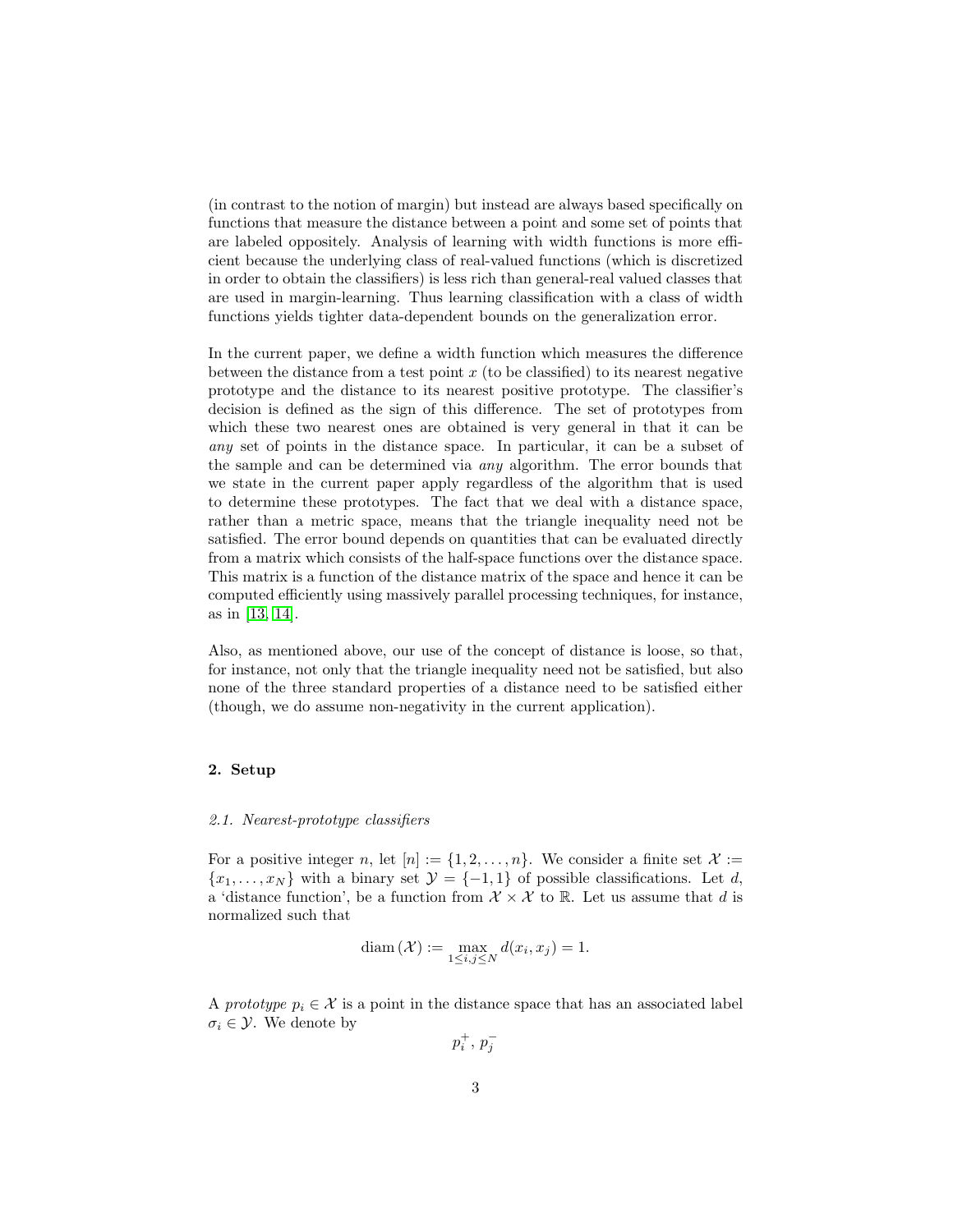a prototype with label  $\sigma_i = 1$  and a prototype with label  $\sigma_j = -1$ , respectively. When the label of a prototype is not explicitly mentioned we write  $p_i$ . Given a fixed integer  $n \geq 2$ , we consider learning the family of classifiers that are defined by the nearest-neighbor rule defined by a set of  $n$  prototypes. We refer to any such classifier by  $h_{R,\sigma}$  and it is defined by an ordered set of prototypes  $R = \{p_i\}_{i=1}^n$  and their corresponding label vector  $\sigma^T := [\sigma_1, \ldots, \sigma_n], \sigma_i \in \mathcal{Y},$  $1 \leq i \leq n$ . The order of the set R can be defined based on any ordering of X and it allows us to fix  $\sigma$  in advance and consider all classifiers obtained by all ordered sets R. We define  $h_{R,\sigma}$  to be a nearest-prototype classifier as follows: let

$$
N_{+} = N_{+}(\sigma) := \{i \in [n] : \sigma_{i} = 1\}, N_{-} = N_{-}(\sigma) := \{i \in [n] : \sigma_{i} = -1\}.
$$

Then, given  $x$ ,

$$
h_{R,\sigma}(x) = \begin{cases} -1 & \text{if } \operatorname{argmin}_{1 \le i \le n} d(x, p_i) \in N_- \\ 1 & \text{otherwise.} \end{cases}
$$
(1)

Let us denote by  $\xi$  a sample of m labeled examples

<span id="page-4-0"></span>
$$
\xi := \{(X_i, Y_i)\}_{i=1}^m.
$$
\n(2)

In the current paper, a prototype  $p_i$  may be any point in  $\mathcal{X}$ ; in particular, one that depends on the sample  $\xi$  directly or via some learning algorithm. For instance, if  $(R, \sigma) = \xi$ , then  $h_{R,\sigma}$  is the well known nearest-neighbor classifier [\[16\]](#page-24-4). If the labeled prototype set is only a subset of the sample,  $(R, \sigma) \subseteq \xi$ , then  $h_{R,\sigma}$  belongs to a family of the so-called 'edited nearest-neighbor' classifiers [\[19\]](#page-24-8). The prototype set  $(R, \sigma)$  may not necessarily be a subset of the sample  $\xi$ , but could be derived from it via some adaptive procedure such as the LVQ algorithm [\[22\]](#page-24-0), in which case  $h_{R,\sigma}$  would be the LVQ classifier. In the current paper, any such classifier is referred to as a nearest-prototype classifier and, as mentioned above, is denoted by  $h_{R,\sigma}$ .

#### 2.2. Probabilistic modeling of learning

We work in the framework of the popular 'PAC' model of computational learning theory (see [\[15,](#page-24-9) [29\]](#page-25-2)). This model assumes that the labeled examples  $(X_i, Y_i)$  in the training sample  $\xi$  have been generated randomly according to some fixed (but unknown) probability distribution P on  $Z = \mathcal{X} \times \mathcal{Y}$ . (This includes, as a special case, the situation in which each  $X_i$  is drawn according to a fixed distribution on X and is then labeled deterministically by  $Y_i = t(X_i)$  where t is some fixed function.) Thus, a sample  $(2)$  of length m can be regarded as being drawn randomly according to the product probability distribution  $P<sup>m</sup>$ . In general, suppose that H is a set of functions from X to  $\{-1,1\}$ . An appropriate measure of how well  $h \in H$  would perform on further randomly drawn points is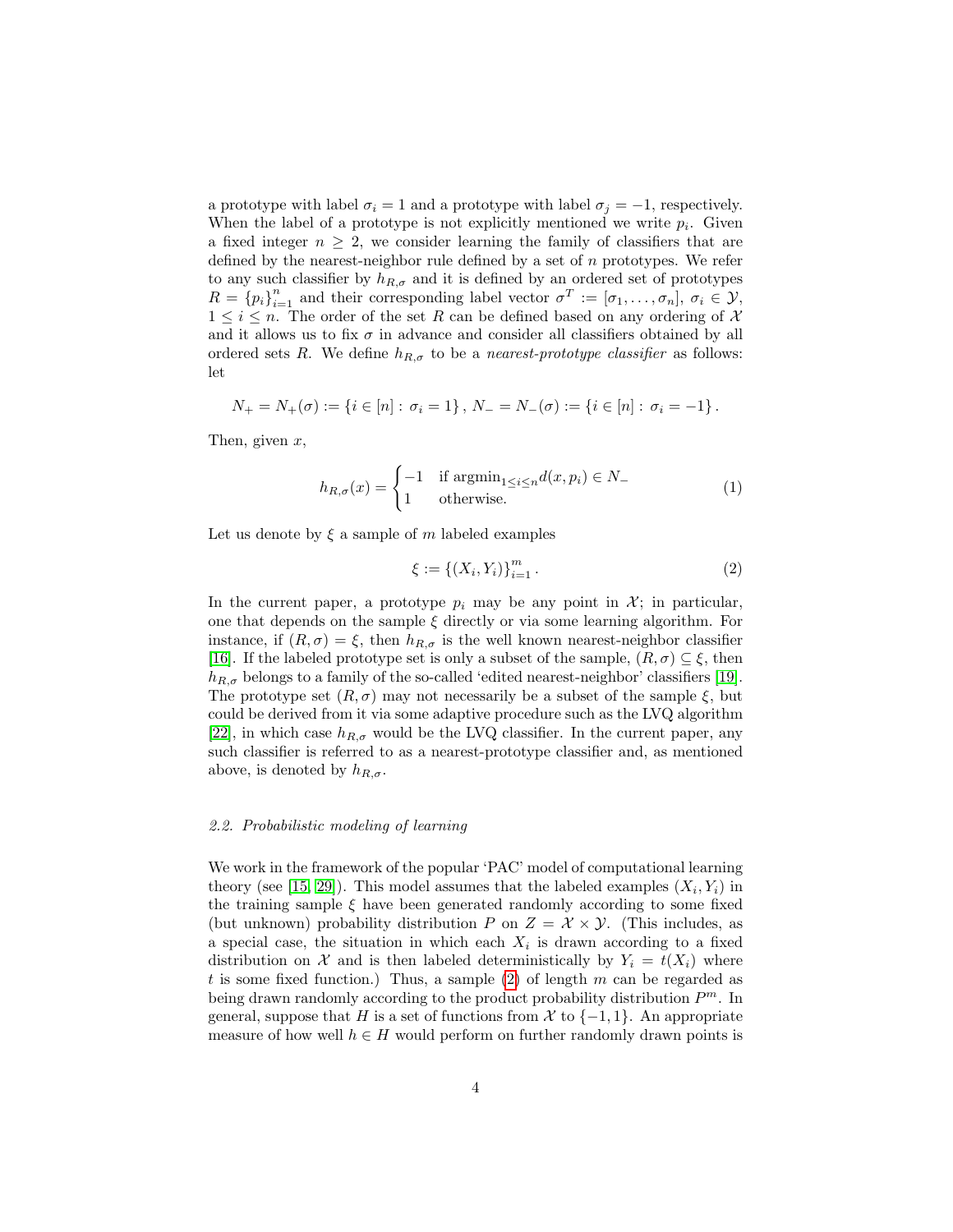its error, er<sub>P</sub>(h), the probability that  $h(X) \neq Y$  for random  $(X, Y)$  which can be expressed as

$$
er_P(h) = P(h(X) \neq Y) = P(Yh(X) < 0). \tag{3}
$$

Given any function  $h \in H$ , we can measure how well h matches the training sample through its sample error

$$
\mathrm{er}_{\xi}(h) = \frac{1}{m} |\{i : h(X_i) \neq Y_i\}|
$$

(the proportion of points in the sample incorrectly classified by  $h$ ). Much classical work in learning theory (see [\[15,](#page-24-9) [29\]](#page-25-2), for instance) related the error of a classifier h to its sample error. A typical result would state that, for all  $\delta \in (0,1)$ , with probability at least  $1 - \delta$ , for all  $h \in H$  we have  $er_P(h) < er_{\xi}(h) + \epsilon(m, \delta)$ , where  $\epsilon(m, \delta)$  (known as a *generalization error bound*) is decreasing in m and  $\delta$ . Such results can be derived using uniform convergence theorems from probabil-ity theory [\[20,](#page-24-10) [25,](#page-25-3) [30\]](#page-25-4), in which case  $\epsilon(m, \delta)$  would typically involve a quantity known as the growth function of the set of classifiers [\[1,](#page-23-0) [15,](#page-24-9) [29,](#page-25-2) [30\]](#page-25-4). More recently, emphasis has been placed on 'learning with a large margin'. (See, for instance [\[1,](#page-23-0) [2,](#page-23-3) [27,](#page-25-5) [28\]](#page-25-6).) The rationale behind margin-based, or width-based generalization error bounds is that if a classifier has managed to achieve a 'wide' separation between the points of different classification, then this indicates that it is a good classifier, and it is possible that a better generalization error bound can be obtained. Margin-based results apply when the classifiers are derived from real-valued function by 'thresholding' (taking their sign). A more direct approach which does not require real-valued functions as a basis for classification margin, uses the concept of width (introduced in [\[3\]](#page-23-1)) and studied in various settings in [\[4–](#page-23-2)[12\]](#page-24-5).

#### 2.3. Width and error of a classifier

We define the *width* of  $h_{R,\sigma}$  at a point  $x \in \mathcal{X}$  as follows:

<span id="page-5-0"></span>
$$
w_{h_{R,\sigma}}(x) := \min_{1 \le i \le n: \sigma_i \ne h(x)} d(x, p_i) - \min_{1 \le i \le n: \sigma_i = h(x)} d(x, p_i).
$$
 (4)

In words, the width of  $h$  at  $x$  is the difference between the distance to the nearestunlike-prototype of  $x$  and the distance to the nearest-prototype to  $x$  where unlike means of a different sign than  $x$ . In [\[12\]](#page-24-5) we consider binary classifiers that are based on a pair of oppositely labeled prototypes and use this definition of width, which, in this case, becomes simply  $d(x, p_-) - d(x, p_+)$ .

The signed width (or margin) function corresponding to [\(4\)](#page-5-0) is defined as

$$
f_{R,\sigma}(x) := f_{h_{R,\sigma}}(x) = h_{R,\sigma}(x) w_{h_{R,\sigma}}(x).
$$
\n<sup>(5)</sup>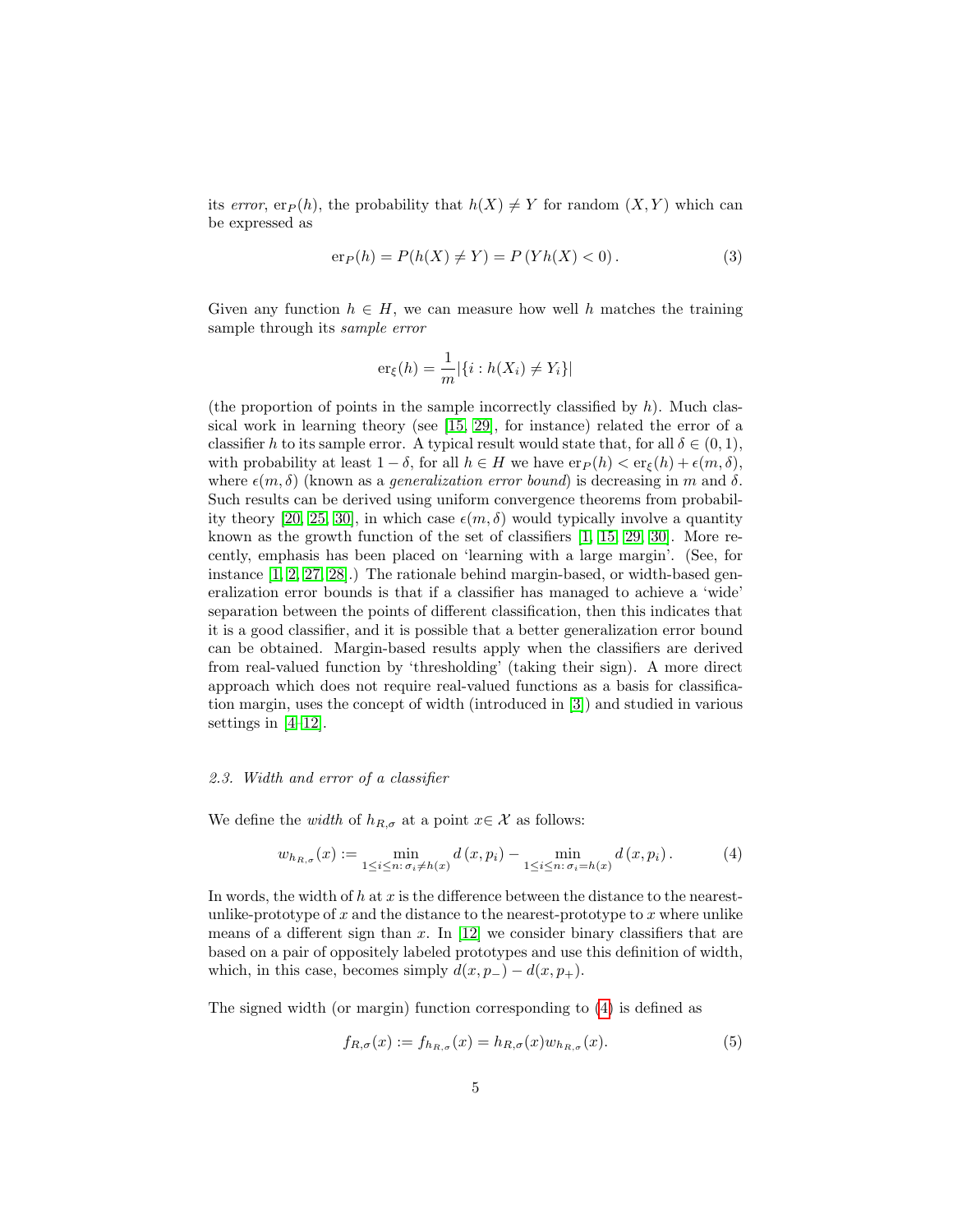Note that this definition means that for  $x$  equidistant from two oppositely labeled prototypes  $p, q \in R$  that are each the closest to x from all other prototypes of the same label, the value of the margin  $f_{R,\sigma}(x)$  at this x is zero. This definition is intuitive and actually makes the analysis simpler compared to an alternative definition of width [\[7\]](#page-23-4).

This definition of width is an application of a more general definition of width, introduced in [\[4,](#page-23-2) [6\]](#page-23-5), which takes the form  $f(x) = d(x, S_{-}) - d(x, S_{+})$ , where  $S_{-}$ and  $S_+$  are any disjoint subsets of the input space that are labeled  $-1$  and 1, respectively. (In [\[7](#page-23-4)[–9\]](#page-23-6), a slightly different definition of width was used where the union of the disjoint sets  $S_$  and  $S_+$  equals the input space.)

In [\[10\]](#page-24-3) we considered binary classifiers which are also based on prototypes where the decision is not based on the nearest-prototype but is based on the combined influence of several prototypes based on certain regions of influence. The present notion of width was not explicitly utilized there.

For a positive margin parameter  $\gamma > 0$  and a training sample  $\xi$ , the *empirical* (sample)  $\gamma$ -margin error is defined as

$$
\hat{P}_m(Yf_{R,\sigma}(X) \le \gamma) = \frac{1}{m} \sum_{j=1}^m \mathbb{I}\left(Y_jf_{R,\sigma}(X_j) \le \gamma\right).
$$

(Here,  $\mathbb{I}(A)$  is the indicator function of the set, or event, A.)

Define the function

$$
sgn(a) := \begin{cases} 1 & \text{if } a > 0 \\ -1 & \text{if } a \le 0. \end{cases}
$$

For the purpose of bounding the generalization error it is convenient to express the classification  $h(X)$  in terms of the signed width as follows,

<span id="page-6-0"></span>
$$
h_{R,\sigma}(X) = \text{sgn}(f_{R,\sigma}(X)).
$$

Therefore the generalization error  $er_{P}(h_{R,\sigma})$  can be bounded as follows

$$
\begin{aligned} \n\exp(h_{R,\sigma}) &= P\left(h_{R,\sigma}(X) \neq Y\right) \\ \n&= P\left(Yf_{R,\sigma}(X) < 0\right) + P\left(Y = 1, f_{R,\sigma}(X) = 0\right) \\ \n&\le P\left(Yf_{R,\sigma}(X) \le 0\right). \n\end{aligned} \tag{7}
$$

Our aim is to show that the upper bound [\(7\)](#page-6-0) on the generalization misclassification error is not much greater than  $\hat{P}_m(Yf_{R,\sigma}(X) \leq \gamma)$ . Explicitly, we aim for bounds of the form: for all  $\delta \in (0,1)$ , with probability at least  $1 - \delta$ , for all  $\gamma \in (0, \text{diam}(\mathcal{X}))$ , we have

$$
er_P(h_{R,\sigma}) \le \hat{P}_m(Yf_{R,\sigma}(X) \le \gamma) + \epsilon(m,\gamma,\delta).
$$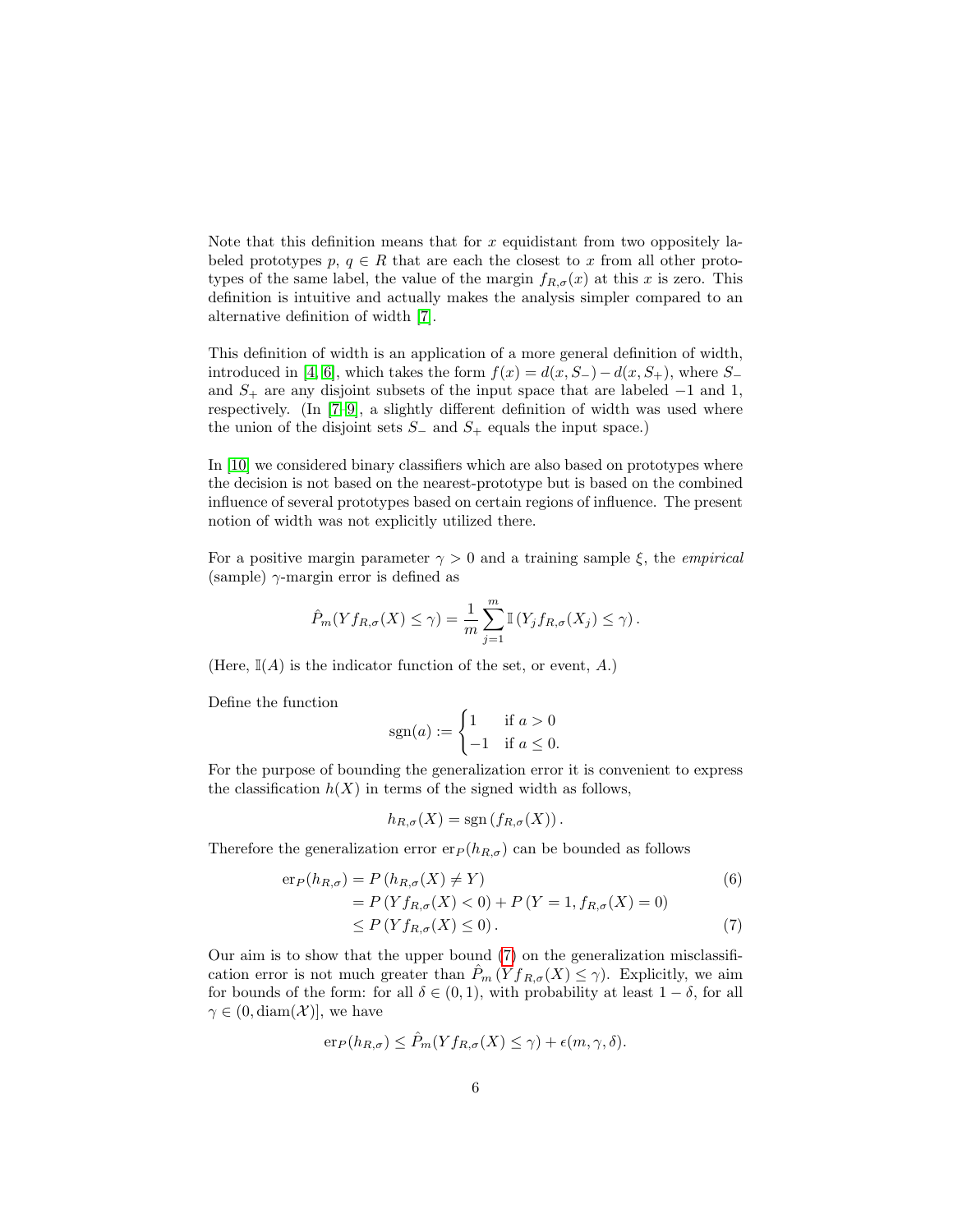This will imply that if the learner finds a hypothesis which, for a large value of  $γ$ , has a small  $γ$ -margin error, then that hypothesis is likely to have small error.

The advantage of working with the notion of width is that it is possible to have such a uniform bound over a very large family of classifiers. For instance, in [\[7\]](#page-23-4) we obtained such bounds for learning the family of all possible binary classifiers on any finite metric space and in [\[9\]](#page-23-6) we did the same for multi-category classifiers over infinite metric spaces. As mentioned above, in the current work, we consider particular kinds of classifiers  $h_{R,\sigma}$  that are defined on the nearest-prototype rule based on a fixed number  $n$  of prototypes. Thus we expect that the bound that we obtain is tighter than the one in [\[7\]](#page-23-4), which holds for the family of all binary classifiers.

To obtain a uniform bound, we are interested in showing that the probability of the 'bad event' — namely, that there exists some value of  $\gamma$  and some classifier  $h_{R,\sigma}$  such that the generalization error is not bounded from above by some small deviation  $\epsilon$  from the empirical  $\gamma$ -margin error — is small. That is, we aim to bound the following failure probability:

<span id="page-7-2"></span>
$$
P_{X,Y}^m\left(\left\{\xi:\,\exists\gamma,\,\exists\sigma,\,\exists R,\,P\left(Yf_{R,\sigma}(X)\leq 0\right)>\frac{1}{m}\sum_{j=1}^m\mathbb{I}\left\{Y_jf_{R,\sigma}(X_j)\leq \gamma\right\}+\epsilon\right\}\right).
$$
(8)

This can be expressed as follows:

<span id="page-7-0"></span>
$$
P_{X,Y}^m\left(\left\{\xi:\,\exists\gamma,\,\exists\sigma,\,\exists R,\,P\left(Yf_{R,\sigma}(X)>0\right)<\frac{1}{m}\sum_{j=1}^m\mathbb{I}\left\{Y_jf_{R,\sigma}(X_j)>\gamma\right\}-\epsilon\right\}\right).
$$

Let us fix  $\gamma$  for now, and deal with bounding the probability

<span id="page-7-1"></span>
$$
P_{X,Y}^m\left(\left\{\xi:\,\exists\sigma,\,\exists R,\,P\left(Yf_{R,\sigma}(X)>0\right)<\frac{1}{m}\sum_{j=1}^m\mathbb{I}\left\{y_jf_{R,\sigma}(x_j)>\gamma\right\}-\epsilon\right\}\right)\right). \tag{10}
$$

#### <span id="page-7-3"></span>3. Towards bounding the probability

3.1. Representing the bad event by related sets

Define the set  $M_{R,\sigma,\gamma} \subset \mathcal{X} \times \mathcal{Y}$  as follows,

$$
M_{R,\sigma,\gamma} := \{(x,y) : yf_{R,\sigma}(x) > \gamma\}
$$

and let

$$
M_{R,\sigma,\gamma}^{+} := \{(x,1) : f_{R,\sigma}(x) > \gamma\}
$$
\n(11)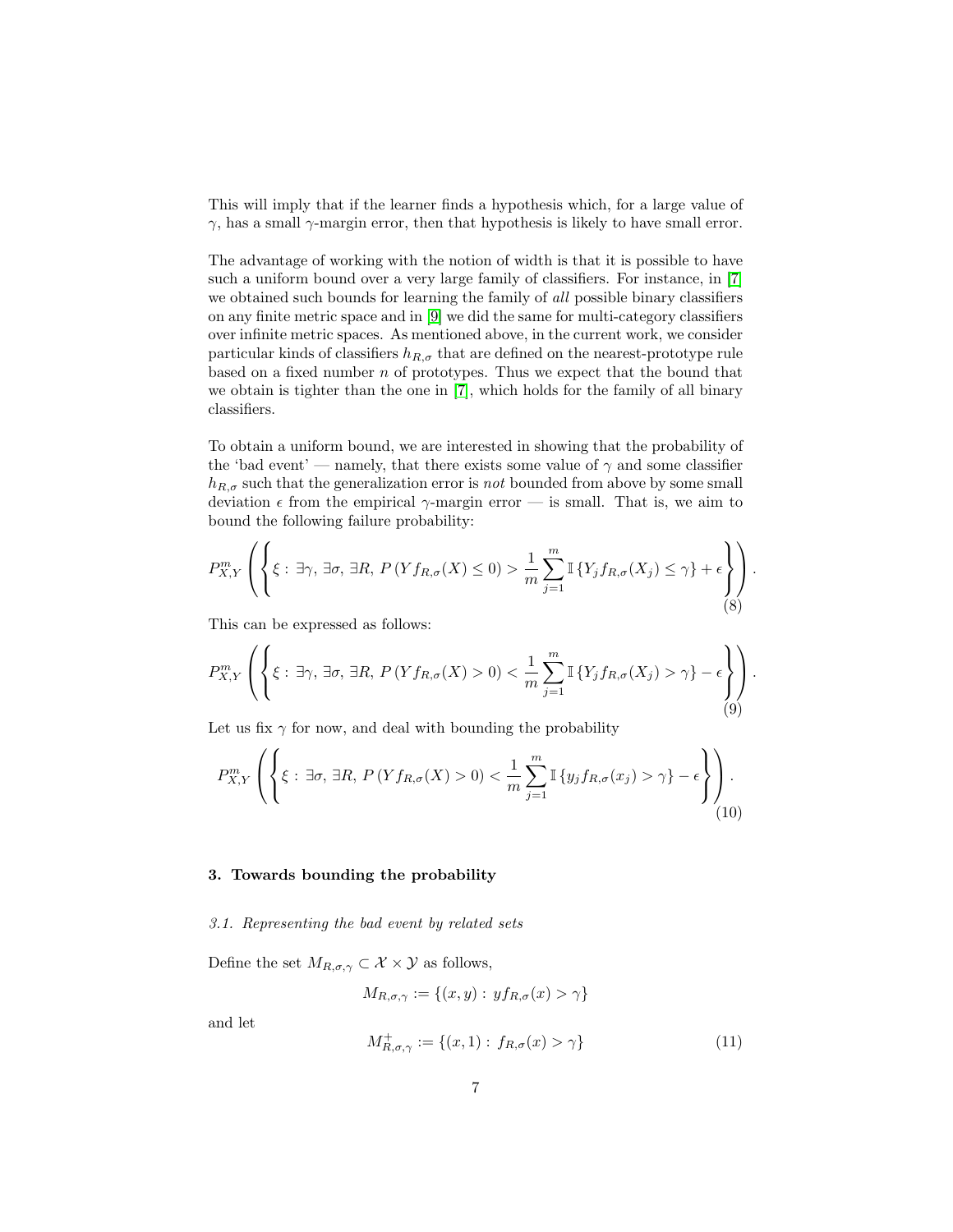$$
M_{R,\sigma,\gamma}^- := \{(x,-1) : f_{R,\sigma}(x) < -\gamma\} \,. \tag{12}
$$

Note that

<span id="page-8-1"></span>
$$
M_{R,\sigma,\gamma} = \left\{ M_{R,\sigma,\gamma} \bigcap \left\{ (x,y) : y = 1 \right\} \right\} \bigcup \left\{ M_{R,\sigma,\gamma} \bigcap \left\{ (x,y) : y = -1 \right\} \right\}
$$
  
= 
$$
M_{R,\sigma,\gamma}^+ \bigcup M_{R,\sigma,\gamma}^-.
$$
 (13)

We can write

$$
P(Yf_{R,\sigma}(X) > \gamma) = P(M_{R,\sigma,\gamma})
$$

and

$$
\frac{1}{m}\sum_{j=1}^{m} \mathbb{I}\left\{Y_j f_{R,\sigma}(X_j) > \gamma\right\} = P_m\left(M_{R,\sigma,\gamma}\right),
$$

where  $P_m$  denotes the empirical measure based on a sample of length m. Thus [\(9\)](#page-7-0) is expressed as

$$
P_{X,Y}^m\left(\left\{\xi:\,\exists\gamma,\,\exists\sigma,\,\exists R,\,P\left(M_{R,\sigma,0}\right)
$$

Let  $\epsilon(\gamma)$  be any function depending on  $\gamma$ , in a way to be specified later and define the set  $E(\gamma) \subseteq (\mathcal{X} \times \mathcal{Y})^m$  as

<span id="page-8-2"></span>
$$
E(\gamma) := \{ \xi : \exists \sigma \exists R, P \left( M_{R,\sigma,0} \right) < P_m \left( M_{R,\sigma,\gamma} \right) - \epsilon(\gamma) \}. \tag{14}
$$

Then substituting  $\epsilon(\gamma)$  for  $\epsilon$  in [\(10\)](#page-7-1) implies that (10) equals the probability  $P_{X,Y}^m(E(\gamma))$ . It follows that [\(8\)](#page-7-2) equals

<span id="page-8-0"></span>
$$
P_{X,Y}^m \left( \bigcup_{\gamma \in (0, \text{diam}(\mathcal{X})]} E(\gamma) \right). \tag{15}
$$

Let  $L$  be an integer (to be specified in a section further below). For integer  $0 \leq l \leq L+1$ , let  $\gamma_l$  be a decreasing sequence such that the following conditions hold:

1. 
$$
0 \le \gamma_l \le 1
$$
  
2.  $\gamma_0 = 1, \gamma_{L+1} = 0$ .

Denote by

$$
C := \sum_{l=1}^{L} \gamma_l.
$$

While all the above quantities L,  $\gamma_l$  and C may depend on X, we keep this dependence implicit in the notation.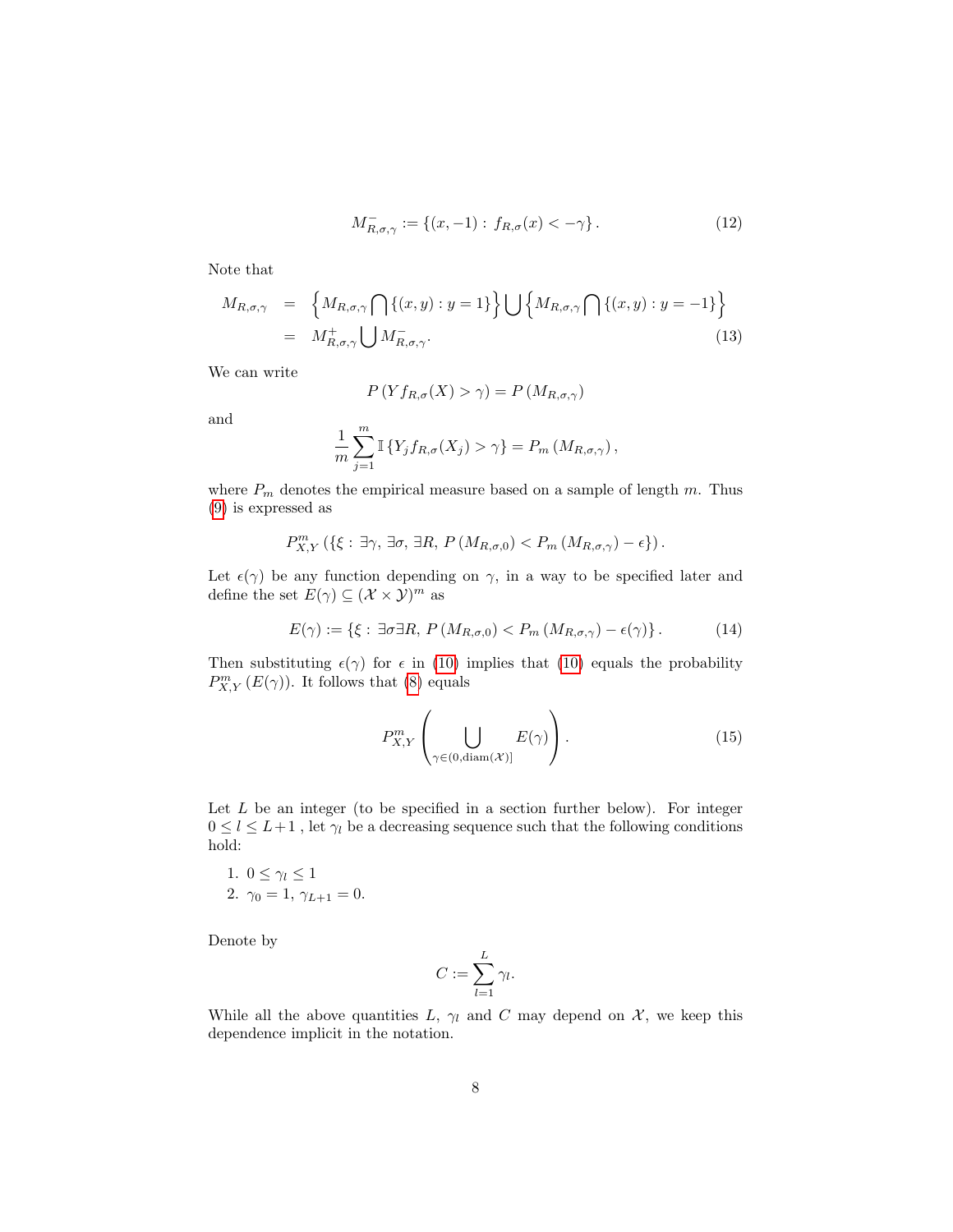Define  $\Gamma_l := (\gamma_l, \gamma_{l-1}]$  for  $1 \leq l \leq L+1$ . Then [\(15\)](#page-8-0) equals

<span id="page-9-2"></span>
$$
P_{X,Y}^m\left(\bigcup_{l=1}^{L+1}\bigcup_{\gamma\in\Gamma_l}E(\gamma)\right)\leq \sum_{l=1}^{L+1}P_{X,Y}^m\left(\bigcup_{\gamma\in\Gamma_l}E(\gamma)\right). \tag{16}
$$

Define the set  $E_l \subseteq (\mathcal{X} \times \mathcal{Y})^m$  as

$$
E_l := \left\{ \xi : \exists \sigma \exists R, P \left( M_{R,\sigma,\gamma_l} \right) < P_m \left( M_{R,\sigma,\gamma_l} \right) - \epsilon(\gamma_{l-1}) \right\}.
$$

<span id="page-9-0"></span>Henceforth, assume that  $\epsilon(\gamma)$  is a non-increasing function over each interval  $\Gamma_l$ .

**Proposition 1.** For any  $\gamma \in \Gamma_l$ ,  $E(\gamma) \subseteq E_l$ .

*Proof.* We have  $M_{R,\sigma,0} \supseteq M_{R,\sigma,\gamma_i}$ ; thus  $P(M_{R,\sigma,0}) \geq P(M_{R,\sigma,\gamma_i})$ . And  $M_{R,\sigma,\gamma_i} \supseteq$  $M_{R,\sigma,\gamma}$  since  $\gamma_l \leq \gamma$ . Therefore  $P_m(M_{R,\sigma,\gamma}) \leq P_m(M_{R,\sigma,\gamma_l})$ . For  $\gamma \leq \gamma_{l-1}$ , by the above assumption on  $\epsilon, \epsilon(\gamma) \geq \epsilon(\gamma_{l-1})$ . It follows that  $E(\gamma) \subseteq E_l$ .  $\Box$ 

The event that there exists  $\sigma$  and R such that  $P(M_{R,\sigma,\gamma_l}) < P_m(M_{R,\sigma,\gamma_l})$  –  $\epsilon(\gamma_{l-1})$  holds, together with [\(13\)](#page-8-1), implies that either of the following events occurs: there exists  $\sigma$  and R such that

$$
P\left(M_{R,\sigma,\gamma_l}^+\right) < P_m\left(M_{R,\sigma,\gamma_l}^+\right) - \epsilon(\gamma_{l-1})/2
$$

or there exists a  $\sigma$  and R such that

$$
P\left(M_{R,\sigma,\gamma_l}^-\right) < P_m\left(M_{R,\sigma,\gamma_l}^-\right) - \epsilon(\gamma_{l-1})/2.
$$

Let

<span id="page-9-1"></span>
$$
E_l^+ := \left\{ \xi : \exists \sigma \exists R, P\left(M_{R,\sigma,\gamma_l}^+\right) < P_m\left(M_{R,\sigma,\gamma_l}^+\right) - \epsilon(\gamma_{l-1})/2 \right\} \tag{17}
$$

and

$$
E_l^- := \left\{ \xi : \exists \sigma \exists R, P\left(M_{R,\sigma,\gamma_l}^-\right) < P_m\left(M_{R,\sigma,\gamma_l}^-\right) - \epsilon(\gamma_{l-1})/2 \right\}.\tag{18}
$$

Then

$$
P_{X,Y}^{m}(E_{l}) \leq P_{X,Y}^{m}(E_{l}^{+}) + P_{X,Y}^{m}(E_{l}^{-}).
$$

#### <span id="page-9-3"></span>3.2. Bounding the probability in terms of the growth function

We now aim to bound from above the first probability  $P_{X,Y}^m(E_t^+)$ . We briefly first recall the definitions of growth function and VC-dimension [\[30\]](#page-25-4). Suppose that  $\mathcal C$  is a collection of subsets of a set Z. Let S be any (finite) subset of Z.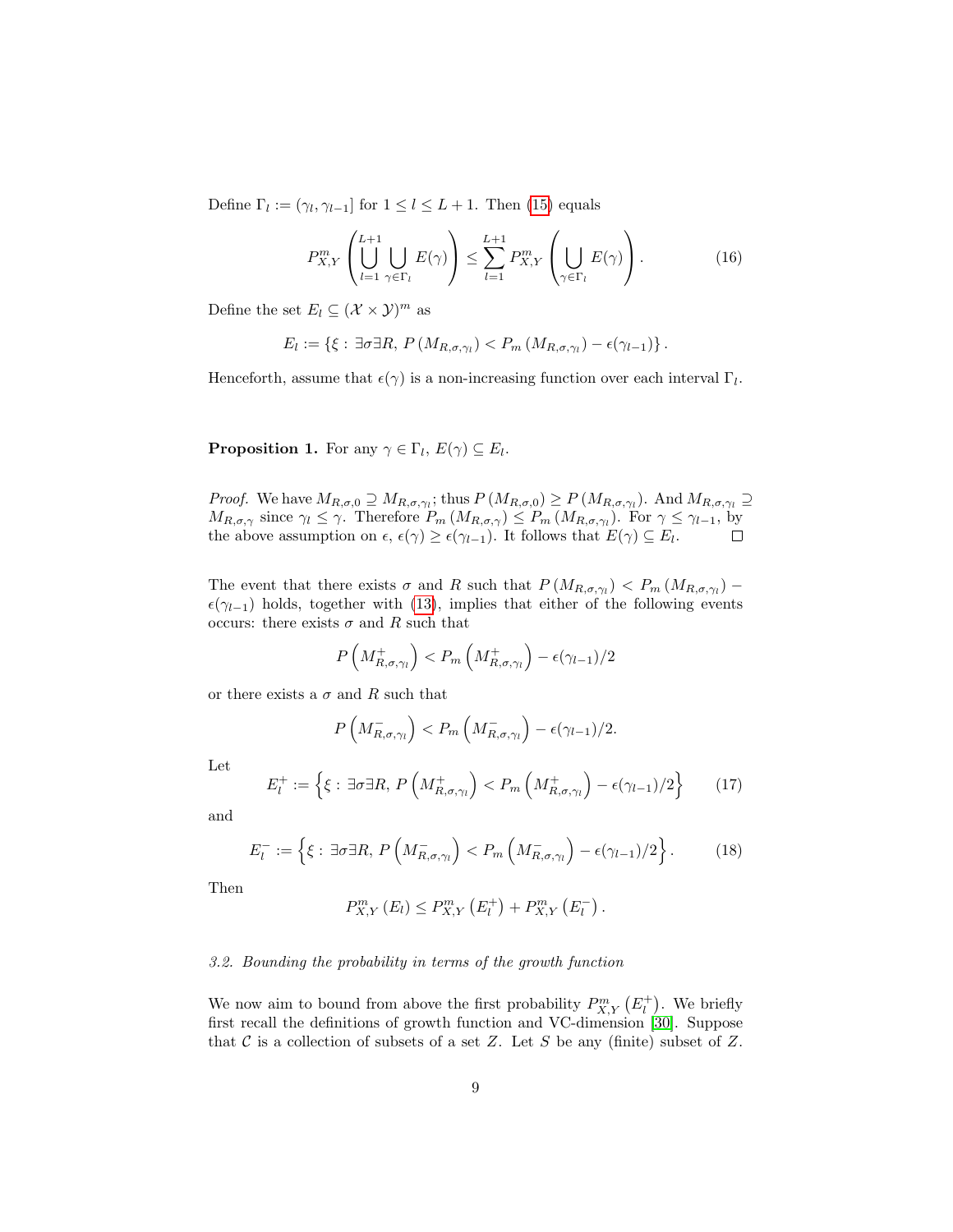Then a *dichotomy* of S by C is a set of the form  $S \cap C$  where  $C \in \mathcal{C}$ . We denote the number of dichotomies of S by C as  $\#(\mathcal{C}; S)$ . Thus,

$$
\#(\mathcal{C};S) = |\{S \cap C : C \in \mathcal{C}\}|.
$$

Then the growth function of C is the function  $\Pi_{\mathcal{C}} : \mathbb{N} \to \mathbb{N}$  defined as follows: for  $m \in \mathbb{N}$ ,

$$
\Pi_{\mathcal{C}}(m) = \max\{\#(\mathcal{C};S) : S \subseteq Z, |S| = m\}.
$$

The VC-dimension of C is (infinity, or) the largest value of m such that  $\Pi_{\mathcal{C}}(m) =$  $2^m$ . (A set S of size m such that  $\#(\mathcal{C}; S) = 2^m$  is said to be *shattered* by C.)

Define the classes

$$
\mathcal{M}_{\gamma_l}^+ := \left\{ M_{R,\sigma,\gamma_l}^+ : \, \sigma \in \mathcal{Y}^n, \, R \subset \mathcal{X} \right\}, \, \mathcal{M}_{\gamma_l}^- := \left\{ M_{R,\sigma,\gamma_l}^- : \, \sigma \in \mathcal{Y}^n, \, R \subset \mathcal{X} \right\}.
$$

Denote by  $\Pi_{\mathcal{M}^+_{\gamma_l}}(m)$  the growth function of the class  $\mathcal{M}^+_{\gamma_l}$ . By [\[30\]](#page-25-4) (see also Theorem 4.3 of  $[1]$ , it follows that

$$
P_{X,Y}^m\left(E_l^+\right) \leq 4\Pi_{\mathcal{M}_{\gamma_l}^+}(2m)\exp\left(-m\epsilon^2(\gamma_{l-1})/32\right)
$$

and

$$
P_{X,Y}^m(E_l^-) \leq 4\Pi_{\mathcal{M}_{\gamma_l}^-}(2m) \exp(-m\epsilon^2(\gamma_{l-1})/32).
$$

Define  $G(m, \gamma)$  to be an upper bound on  $\ln \left(\Pi_{\mathcal{M}^+_{\gamma}}(2m)\right)$  and  $\ln \left(\Pi_{\mathcal{M}^-_{\gamma}}(2m)\right)$ , to be specified later, such that choosing

<span id="page-10-0"></span>
$$
\epsilon(\gamma) := \sqrt{\frac{32}{m} \left( G(m, \gamma) + \ln \left( \frac{8(C+1)}{\gamma \delta} \right) \right)}
$$
(19)

makes the inequality  $\epsilon(\gamma) \geq \epsilon(\gamma_{l-1})$  hold for all  $\gamma \in \Gamma_l$ , as required for Propo-sition [1](#page-9-0) and for the definition of  $\epsilon(\gamma)$  in [\(14\)](#page-8-2). Then substituting  $\gamma_{l-1}$  for  $\gamma$  in [\(19\)](#page-10-0) and letting [\(19\)](#page-10-0) be the choice for  $\epsilon(\gamma_{l-1})$  in [\(17\)](#page-9-1), it follows from Theo-rems 3.7, 4.3 of [\[1\]](#page-23-0) that both  $P(E_l^+)$  and  $P(E_l^-)$  are bounded from above by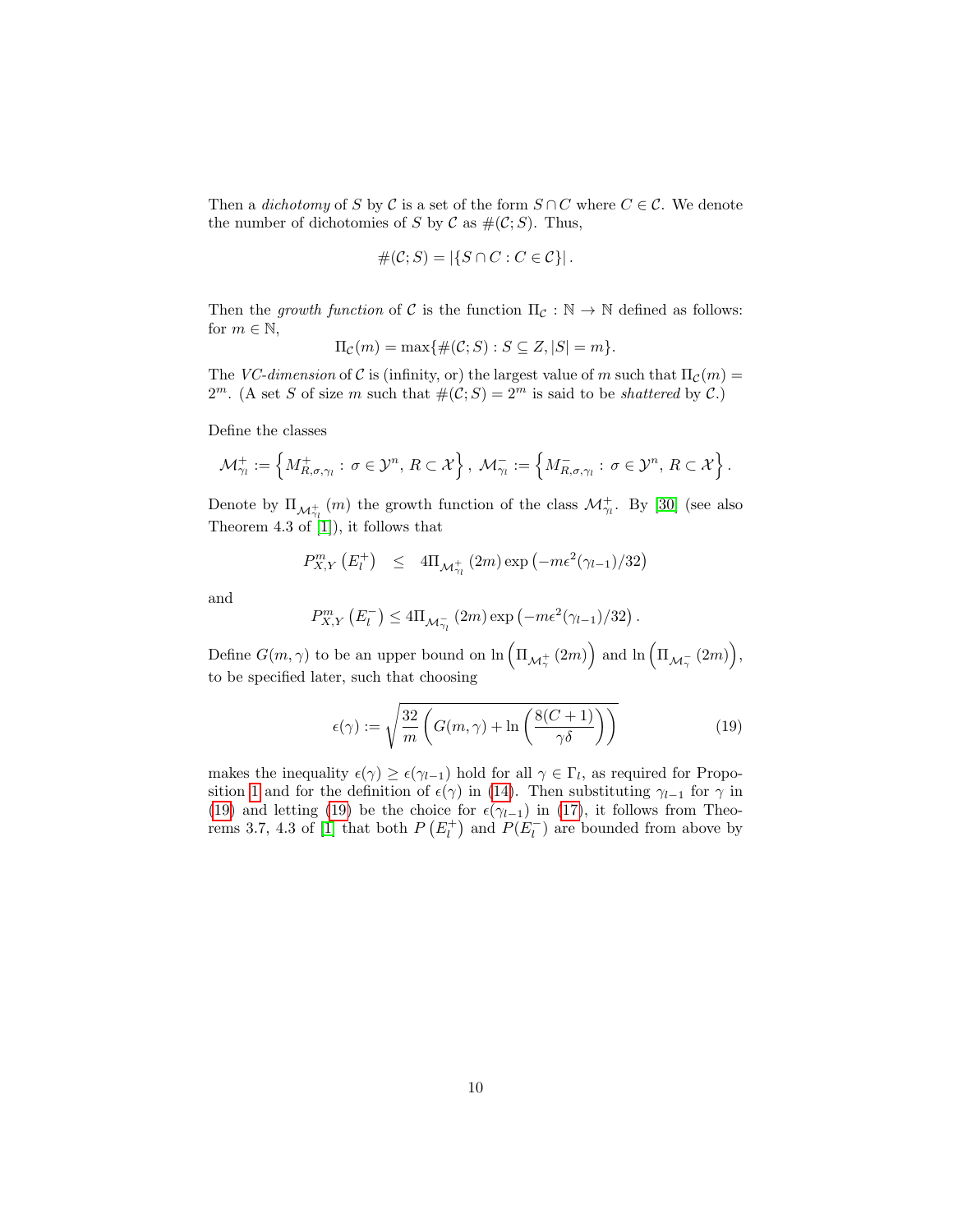$\gamma_{l-1}\delta/2(C+1)$ . From Proposition [1,](#page-9-0) it follows that [\(16\)](#page-9-2) is bounded as follows:

$$
\sum_{l=1}^{L+1} P_{X,Y}^m \left( \bigcup_{\gamma \in \Gamma_l} E(\gamma) \right) \leq \sum_{l=1}^{L+1} P_{X,Y}^m \left( E_l \right) \tag{20}
$$
\n
$$
\leq \sum_{l=1}^{L+1} P_{X,Y}^m \left( E_l^+ \right) + \sum_{l=1}^{L+1} P_{X,Y}^m \left( E_l^- \right) \tag{21}
$$
\n
$$
\leq 2 \left( \frac{\delta}{2(C+1)} \right) \sum_{l=1}^{L+1} \gamma_{l-1}
$$
\n
$$
= \frac{\delta}{C+1} \left( \sum_{l=1}^{L+1} \gamma_{l-1} \right)
$$
\n
$$
= \frac{\delta}{C+1} \left( \sum_{l=0}^{L} \gamma_l \right)
$$
\n
$$
= \frac{\delta}{C+1} \left( \sum_{l=1}^{L} \gamma_l + 1 \right)
$$
\n
$$
= \delta. \tag{22}
$$

In the next section, we derive a value of  $G(m, \gamma)$  which bounds from above the logarithm of the growth functions of  $\mathcal{M}_{\gamma}^{+}$  and  $\mathcal{M}_{\gamma}^{-}$ .

#### 4. Bounding the growth function

In this section we bound the growth functions of the classes  $\mathcal{M}_{\gamma}^{+}$  and  $\mathcal{M}_{\gamma}^{-}$ .

#### 4.1. Half-spaces of X

Define  $ind(p_i) \in [N]$  to be the index of a point x such that  $p_i = x_{ind(p_i)}$ , that is,  $ind(p_i)$  is the index of a prototype with respect to the pre-determined ordering of the distance space  $\mathcal X$ . Clearly, each  $p_i$  has a unique  $ind(p_i)$  value.

For any  $i, j \in [N]$ , define an *affined half-space* set as follows:

<span id="page-11-0"></span>
$$
W_{\gamma}^{(i,j)} := \{ x : d(x, x_j) - d(x, x_i) > \gamma \}.
$$
 (23)

Let the class of such sets be

$$
\mathcal{W}_{\gamma} := \left\{ W_{\gamma}^{(i,j)} : 1 \le i, j \le N, j \neq i \right\}.
$$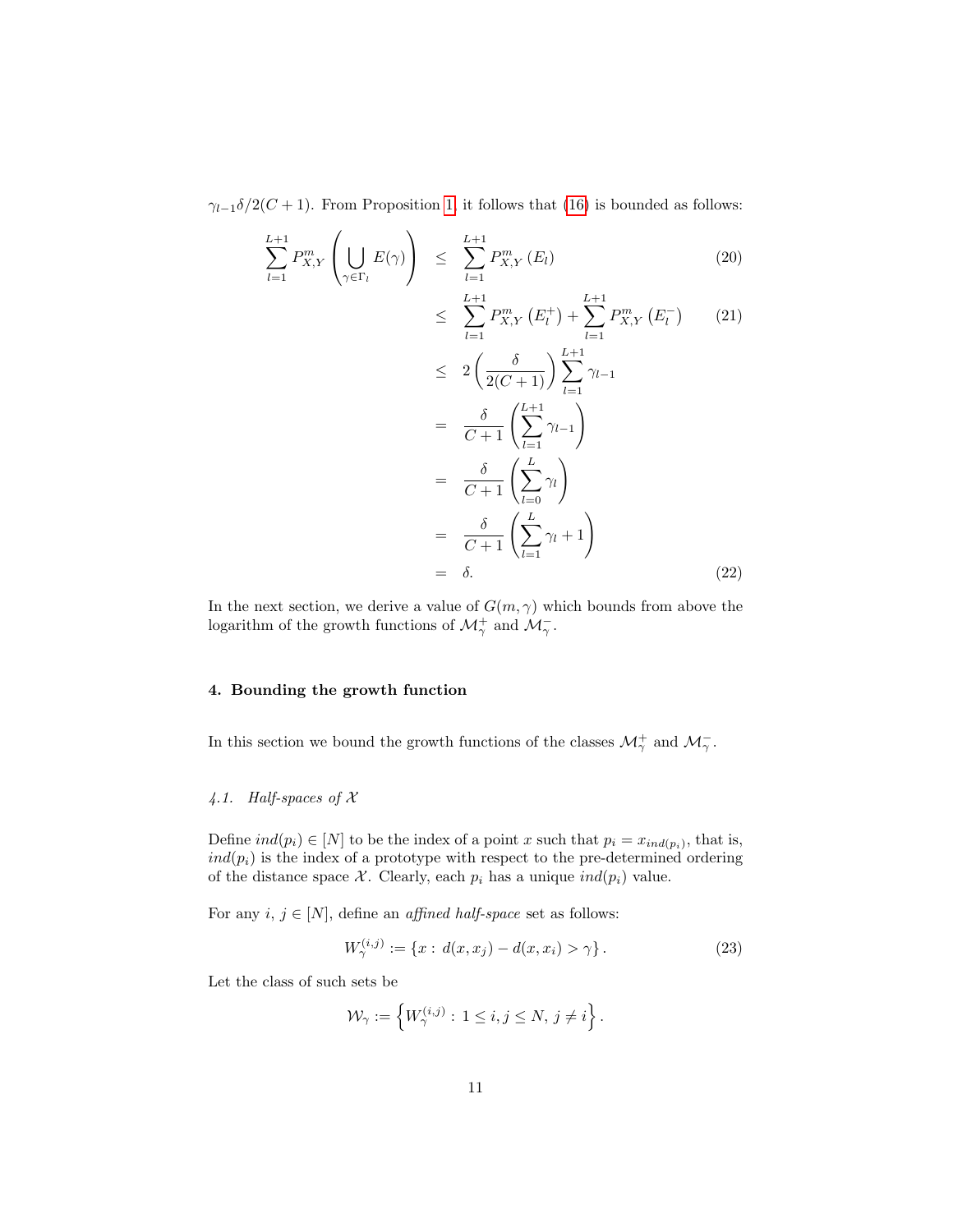#### 4.2. Matrix representation

Recall that  $\mathcal{X} = \{x_1, \ldots, x_N\}$ . Since a prototype may be any point in  $\mathcal{X}$  then, in general, for any pair of prototypes p,  $q \in \mathcal{X}$  there is some  $1 \leq i \neq j \leq N$ , such that  $p = x_i$ ,  $q = x_j$ . Write  $W_0^{(p,q)} := W_0^{(i,j)}$ . Then  $W_0^{(i,j)}$  corresponds to the positive elements of the following vector:

$$
F_j^{(i)} := \begin{bmatrix} d(x_1, x_j) - d(x_1, x_i) \\ \vdots \\ d(x_N, x_j) - d(x_N, x_i) \end{bmatrix} .
$$
 (24)

Note that taking the sign of a vector  $F_j^{(i)}$  yields a partition of X into two parts, referred to as half-spaces. For a real vector  $v \in \mathbb{R}^N$  define sgn $(v)$  =  $[\text{sgn}(v_1), \ldots, \text{sgn}(v_N)]$ . Hence  $\text{sgn}(F_j^{(i)})$  corresponds to a half-space on  $\mathcal{X}$ .

Fix any point  $x_i \in \mathcal{X}$  and let the  $N \times (N-1)$  matrix  $F_i$  be defined by

$$
F^{(i)} = \left[ F_1^{(i)}, \dots, F_{i-1}^{(i)}, F_{i+1}^{(i)}, \dots, F_N^{(i)} \right]
$$
 (25)

where the  $j^{th}$  column is  $F_j^{(i)}$ ,  $j \neq i$ ,  $1 \leq j \leq N$ .

Define the  $N \times N(N-1)$  matrix

$$
F := [F^{(1)}, \dots, F^{(N)}].
$$
 (26)

The binary matrix

$$
sgn(F) := \left[ sgn(F^{(1)}), \dots, sgn(F^{(N)}) \right]
$$

where

$$
sgn(F^{(i)}) := \left[sgn(F_1^{(i)}), \ldots, sgn(F_N^{(i)})\right],
$$

represents the class of all half-spaces on  $\mathcal{X}$ .

#### 4.3. Thresholding by  $\gamma$

The set  $W_0^{(i,j)}$  corresponds to some column of the matrix F. We now define a more general matrix whose columns corresponds to the sets  $W_{\gamma}^{(i,j)}$  defined in [\(23\)](#page-11-0), for any fixed  $\gamma \geq 0$ . Bounding the VC dimension of this matrix means that we obtain a bound on the VC dimension of the class  $\mathcal{W}_{\gamma}$ . (By the VCdimension of a binary matrix, we mean that of the set system in which the indicator functions of the sets correspond to the columns of a matrix, with a 1-entry denoting inclusion in the set.)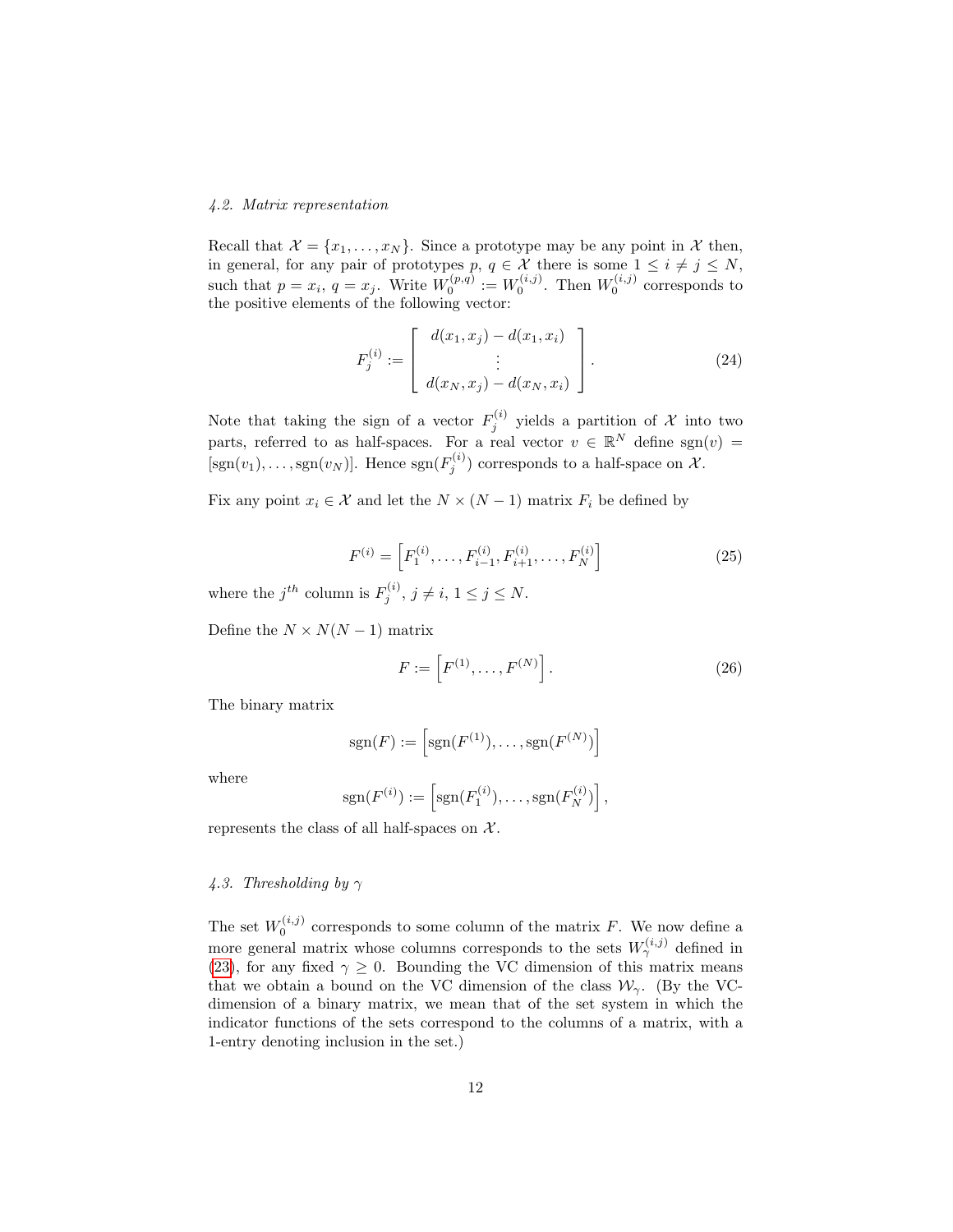For any  $1 \leq i \neq j \leq N$ , a set  $W_{\gamma}^{(i,j)}$  corresponds to the positive elements of the vector  $F_j^{(i)} - \gamma \mathbf{1}$  where **1** is an  $N \times 1$  vector of all ones. Denote by J an  $N \times N(N-1)$  matrix of all ones. For any  $\gamma > 0$ , let us consider the  $N \times N(N-1)$ matrix

$$
F_{\gamma} := F - \gamma J = \left[ F_2^{(1)} - \gamma \mathbf{1}, \dots, F_{N-1}^{(N)} - \gamma \mathbf{1} \right]. \tag{27}
$$

The matrix  $F_\gamma$  corresponds to the class  $\mathcal{W}_\gamma$  of sets, where for column  $F_j^{(i)} - \gamma \mathbf{1}$ , the positive elements of the vector correspond to the elements of the set  $W_{\gamma}^{(i,j)}$ .

The binary matrix sgn( $F_{\gamma}$ ) corresponds to a class of 'affined' half-spaces on X (the columns of  $sgn(F_{\gamma})$ ). We now choose the constant L of section [3](#page-7-3) to be the number of distinct positive entries of F, denoted as  $0 < a<sub>L</sub> < a<sub>L-1</sub>$  $\cdots < a_1 < 1$  where  $a_1$  and  $a_L$  are the maximum and minimum positive entries of F, respectively. For  $1 \leq i \leq L$ , define the multiplicity of  $a_i$ , denoted by  $m_i, 1 \leq i \leq L$ , as the number of times that  $a_i$  appears in F. We refer to  $S_F = \{a_1, a_2, \ldots, a_L\}$  as the *positive set* of F and we set  $a_{L+1} = 0$ ,  $a_0 = 1$ .

We henceforth choose for  $\gamma_l$  (defined in section [3\)](#page-7-3) the value  $\gamma_l := a_l$  thus we have

$$
\Gamma_l := (a_l, a_{l-1}], \ 1 \leq l \leq L
$$

and

$$
\Gamma_{L+1} := [0, a_L].
$$

From [\[12\]](#page-24-5) (end of section 4) we have the following bound on the VC-dimension of sgn $(F_\gamma)$ ,

$$
VC\left(\text{sgn}\left(F_{\gamma}\right)\right) \leq \mathsf{w}(\gamma) \tag{28}
$$

where

<span id="page-13-0"></span>
$$
\mathsf{w}(\gamma) := \mathsf{w}_{l-1}, \text{ for } \gamma \in \Gamma_l, 1 \le l \le L+1 \tag{29}
$$

is a non-increasing step function taking the constant value

$$
w_l := \log_2\left(\lambda\left(\nu_l\right) + 1\right)
$$

over the interval  $\Gamma_l$  and the  $\lambda(\nu_l)$  (defined further below in section [5\)](#page-19-0) are based on the multiplicity values  $m_l$  of the positive entries  $a_l$ . The value of  $\nu_0$  is 0 and  $\lambda(0) = 0$  so  $w_0 = 0$ .

Let  $T \subset \mathcal{X}$  and denote by  $(F_{\gamma})_{|T}$  the sub-matrix of  $F_{\gamma}$  restricted to the rows that correspond to the elements of T. Sauer's Lemma (see for instance, Theorem 3.6 in [\[1\]](#page-23-0)) implies that the number of distinct columns of  $sgn((F_{\gamma})_{|T})$ , denoted by  $|\text{sgn}((F_{\gamma})_{|T})|$ , is bounded as follows:

$$
\begin{array}{rcl} \left| \mathrm{sgn}((F_{\gamma})_{|T}) \right| & \leq & \displaystyle \sum_{i=0}^{\mathrm{w}(\gamma)} \binom{|T|}{i} \\ & \leq & \left( \frac{e \, |T|}{\mathrm{w}(\gamma)} \right)^{\mathrm{w}(\gamma)} . \end{array}
$$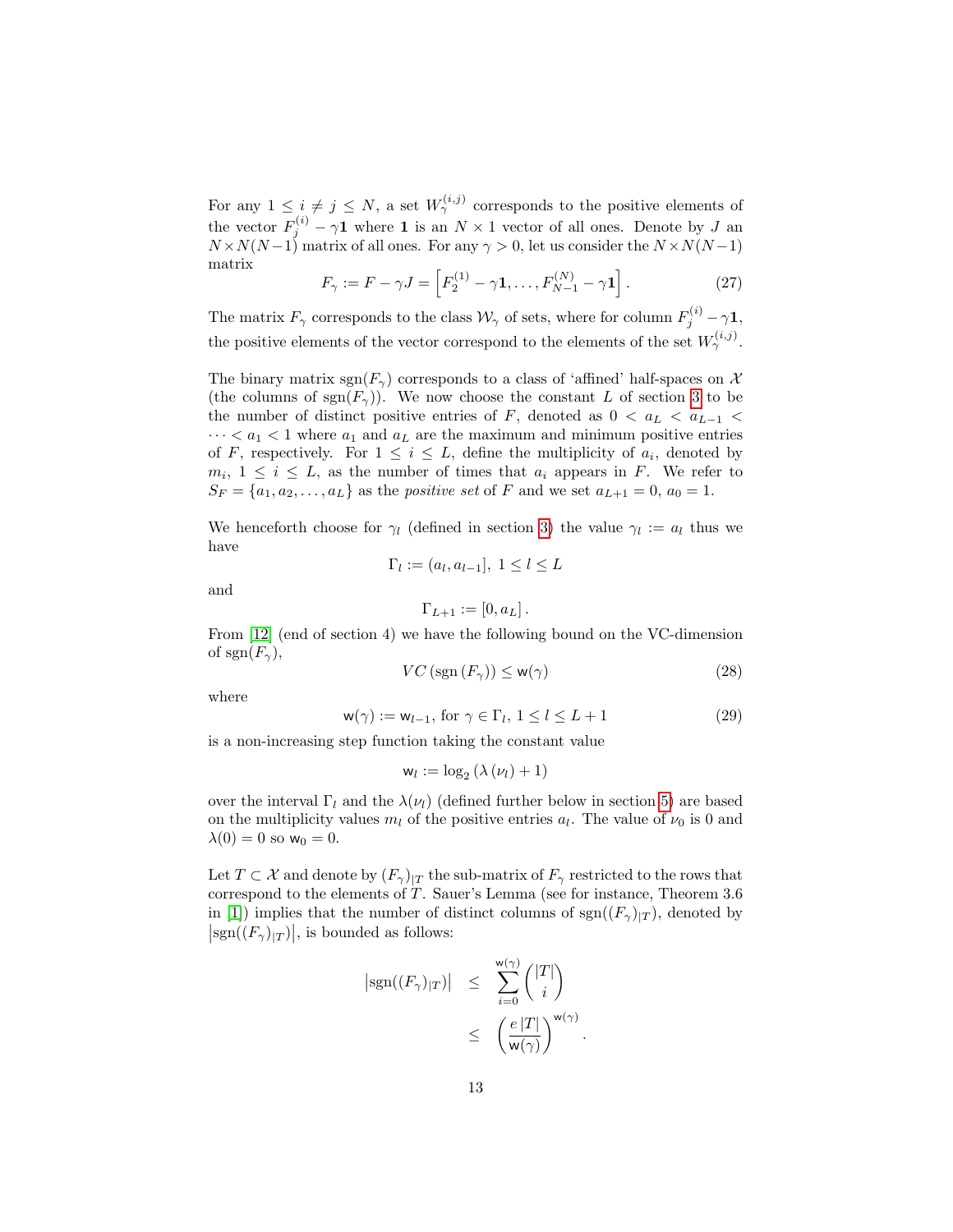Since  $F_{\gamma}$  corresponds to the class  $\mathcal{W}_{\gamma}$  then the number of dichotomies of the class of sets  $\mathcal{W}_{\gamma}$  on T is bounded as follows

<span id="page-14-0"></span>
$$
\#(\mathcal{W}_{\gamma};T) \le \left(\frac{e|T|}{\mathsf{w}(\gamma)}\right)^{\mathsf{w}(\gamma)}.\tag{30}
$$

Because  $w(\gamma)$  is a step function over the intervals  $\Gamma_l$ , then the right side of [\(30\)](#page-14-0) is also a step function over these intervals and it suffices to derive its values at the interval boundaries  $a_l$ . Note that  $a_l \in \Gamma_{l+1}$  so for  $\gamma = a_l, 1 \le l \le L+1$ ,

<span id="page-14-2"></span>
$$
\#(\mathcal{W}_{a_l};T) \leq \left(\frac{e|T|}{\mathsf{w}_l}\right)^{\mathsf{w}_l}.\tag{31}
$$

For  $l = 0$ , since  $w_0 = 0$ , we have  $\#(\mathcal{W}_{a_0}; T) = 1$ .

### 4.4. Bounding the growth function of  $\mathcal{M}^+_{a_l}$  and  $\mathcal{M}^-_{a_l}$

We bound the growth function of the class  $\mathcal{M}^+_{a_l}$ . We first fix the prototype-label vector  $\sigma$  and let R run over all possible n-prototype sets. We denote by  $\mathcal{M}_{\sigma,a_l}^+$ the corresponding class of sets  $M^+_{R,\sigma,a_l}, R \subset \mathcal{X}$ .

<span id="page-14-1"></span>**Proposition 2.** For any fixed  $\sigma \in \mathcal{Y}^n$ , for any subset  $S \subset \mathcal{X} \times \{1\}$ , the number of dichotomies  $\#(\mathcal{M}^+_{\sigma,a_l};S)$  obtained by  $\mathcal{M}^+_{\sigma,a_l}$  on S is bounded as follows:

$$
\# \left( \mathcal{M}_{\sigma,a_i}^+; S \right) \leq \left( \#(\mathcal{W}_{a_i}; S^+) \right)^{N_+(\sigma)N_-(\sigma)},
$$

where  $S^+ := \{x \in \mathcal{X} : (x, 1) \in S\}.$ 

*Proof.* The number of dichotomies that the class  $\mathcal{M}^+_{\sigma,a_l}$  of sets  $M^+_{R,\sigma,a_l}$  gets on S is the same as the number of dichotomies that the class  $\mathcal{V}_{\sigma,a_l}^+$  of sets  $V^+_{R,\sigma,a_l} := \{x : (x,1) \in M^+_{R,\sigma,a_l}\}\$ obtains on  $S^+$ . Hence it suffices to find an upper bound on  $\#(\mathcal{V}^+_{\sigma,a_i};S^+)$ . Fix any set of prototypes  $R \subset \mathcal{X}$  of cardinality n. We have

$$
V_{R,\sigma,a_l}^+ = \left\{ x : \min_{j \in N_-(\sigma)} d(x, p_j) - \min_{i \in N_+(\sigma)} d(x, p_i) > a_l \right\}
$$
  
= 
$$
\left\{ x : \exists i \in N_+(\sigma), \forall j \in N_-(\sigma), d(x, p_j) - d(x, p_i) > a_l \right\}
$$
  
= 
$$
\bigcup_{i \in N_+(\sigma)} \bigcap_{j \in N_-(\sigma)} \left\{ x : d(x, p_j) - d(x, p_i) > a_l \right\}
$$
  
= 
$$
\bigcup_{i \in N_+(\sigma)} \bigcap_{j \in N_-(\sigma)} W_{a_l}^{(ind(p_i),ind(p_j))}.
$$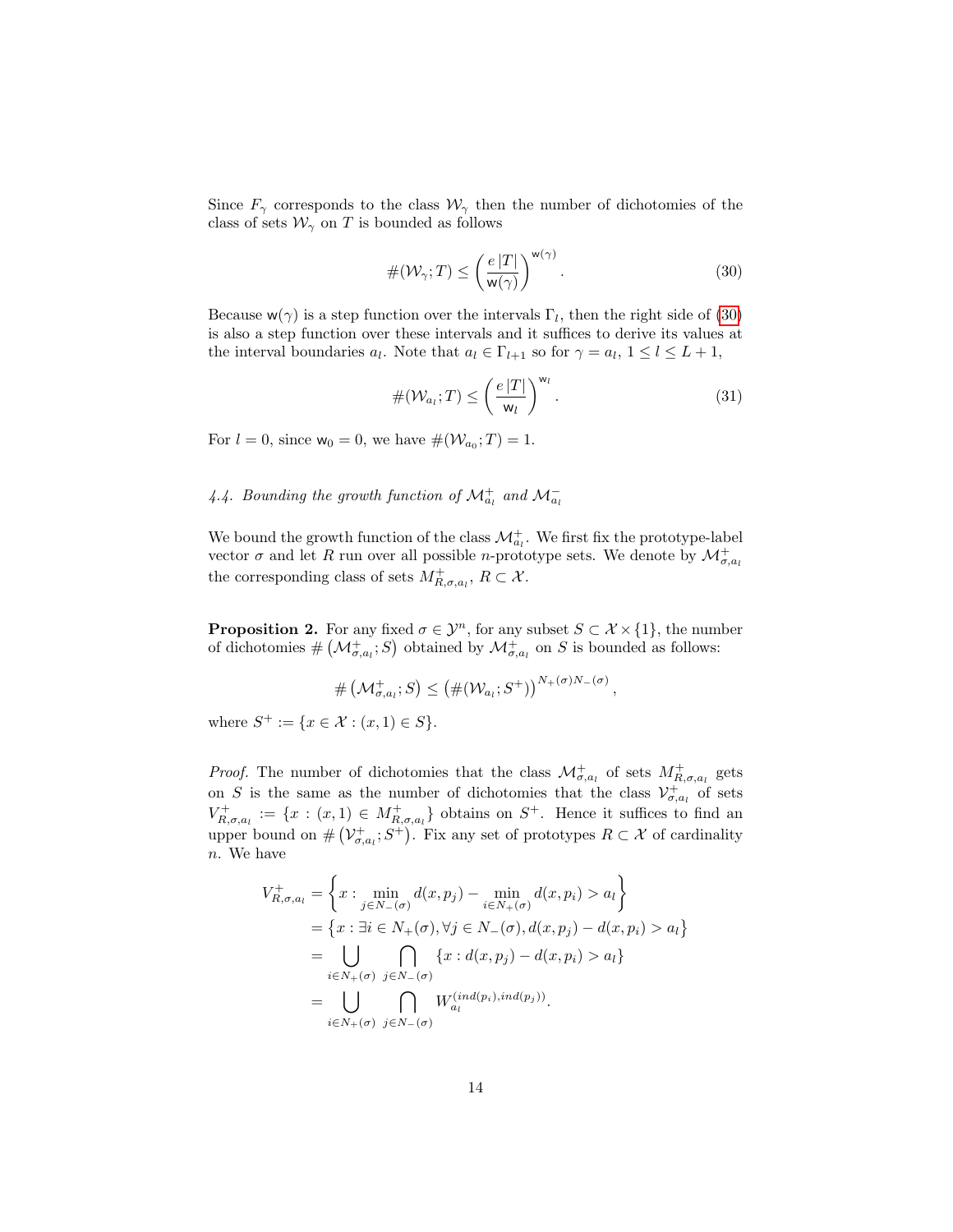Define the  $N_-(\sigma)$ -fold intersection set

$$
A_i^{(R)} := \bigcap_{j \in N_-(\sigma)} W_{a_i}^{(ind(p_i),ind(p_j))}
$$

and the class of such sets by

$$
\mathcal{A}_R := \left\{ A_i^{(R)} : i \in N_+(\sigma) \right\}.
$$

From Theorem 13.5(iii) of [\[19\]](#page-24-8) it follows that

$$
\#\left(\mathcal{A}_R;S^+\right)\leq \left(\#\left(\mathcal{W}_{a_l}^+;S^+\right)\right)^{N-(\sigma)}.
$$

Now, let

$$
B_R:=\bigcup_{i\in N_+(\sigma)}A_i^{(R)}
$$

and denote the class of all such  $N_+(\sigma)\text{-fold unions by}$ 

$$
\mathcal{B} := \{B_R : R \subset \mathcal{X}\}.
$$

From Theorem 13.5(iv) of [\[19\]](#page-24-8) it follows that

$$
\# \left( \mathcal{B}; S^+ \right) \leq \left( \# \left( \mathcal{A}^+_R; S^+ \right) \right)^{N_+(\sigma)}
$$

.

Hence we have

$$
\# \left( \mathcal{B}; S^+ \right) \leq \left( \# \left( \mathcal{W}_{a_l}^+; S^+ \right) \right)^{N-(\sigma)N_+(\sigma)}.
$$

Finally, we have

and

$$
\mathcal{V}_{\sigma,a_l}^+ = \mathcal{B}.
$$

 $V_{R,\sigma,a_l}^+ = B_R$ 

Combining all of the above we obtain

$$
# (\mathcal{M}_{\sigma,a_i}^+, S) = # (\mathcal{V}_{\sigma,a_i}^+, S^+)
$$
  
= # (B; S<sup>+</sup>)  

$$
\leq (# (\mathcal{W}_{a_i}^+, S^+))^{N_-(\sigma)N_+(\sigma)}.
$$

 $\Box$ 

Denote the set of dichotomies of S by all sets  $M^+_{R,\sigma,a_l}$  as

$$
\mathcal{U}_{R,\sigma,a_l}(S) := \left\{ u\left(M^+_{R,\sigma,a_l}\right) : M^+_{R,\sigma,a_l} \in \mathcal{M}^+_{\sigma,a_l} \right\}.
$$

Letting  $\sigma$  be unfixed, the number of dichotomies obtained by  $\mathcal{M}^+_{a_l}$  satisfies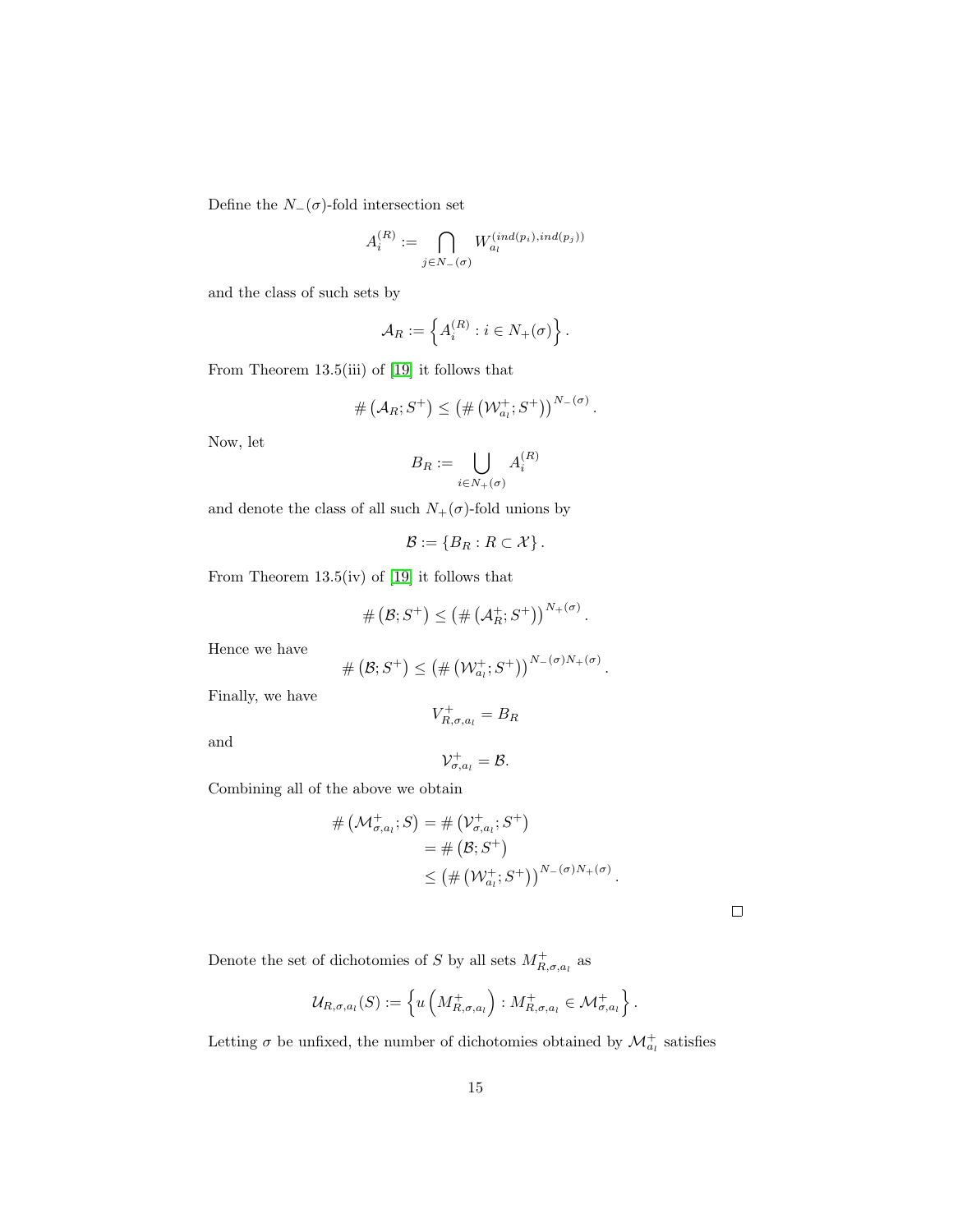$$
|\{\mathcal{U}_{R,\sigma,a_{l}}(S): \sigma \in \mathcal{Y}^{n}, R \subseteq \mathcal{X}, |R| = n\}| = \left| \bigcup_{\sigma \in \mathcal{Y}^{n}} \{\mathcal{U}_{R,\sigma,a_{l}}(S): R \subseteq \mathcal{X}, |R| = n\} \right|
$$
  

$$
\leq \sum_{\sigma \in \mathcal{Y}^{n}} |\{\mathcal{U}_{R,\sigma,a_{l}}(S): R \subseteq \mathcal{X}, |R| = n\}|
$$
  

$$
\leq \sum_{\sigma \in \mathcal{Y}^{n}} (\#(\mathcal{W}_{a_{l}}; S^{+}))^{N_{+}(\sigma)N_{-}(\sigma)}
$$
  

$$
= \sum_{k=1}^{n-1} {n \choose k} (\#(\mathcal{W}_{a_{l}}; S^{+}))^{k(n-k)},
$$
  
(33)

where [\(33\)](#page-16-0) follows from Proposition [2.](#page-14-1)

**Remark 1.** The expression  $2^n (\#(\mathcal{W}_{a_i}; S^+))^{n(n-1)}$  is a simple yet trivial bound on [\(33\)](#page-16-0).

<span id="page-16-3"></span>We now obtain a much tighter bound than the one in Remark [1.](#page-16-1)

**Proposition 3.** Define w by  $w := \#(\mathcal{W}_{a_i}; S^+)$ . Then the following bound holds:

<span id="page-16-2"></span><span id="page-16-1"></span><span id="page-16-0"></span>
$$
\sum_{k=1}^{n-1} \binom{n}{k} w^{k(n-k)} \le w^{\frac{n^2}{4}} n \binom{n}{\lfloor n/2 \rfloor}.
$$
 (35)

*Proof*: We have that  $k(n - k)$  has a maximum at  $k = n/2$  and therefore

$$
k(n-k) \le \frac{n^2}{4}.
$$

Furthermore, for all  $k$ ,

$$
\binom{n}{k} \leq \binom{n}{\lfloor n/2 \rfloor}.
$$

Hence

$$
\sum_{k=1}^{n-1} \binom{n}{k} w^{k(n-k)} \le n \binom{n}{\lfloor n/2 \rfloor} w^{n^2/4}.
$$

 $\Box$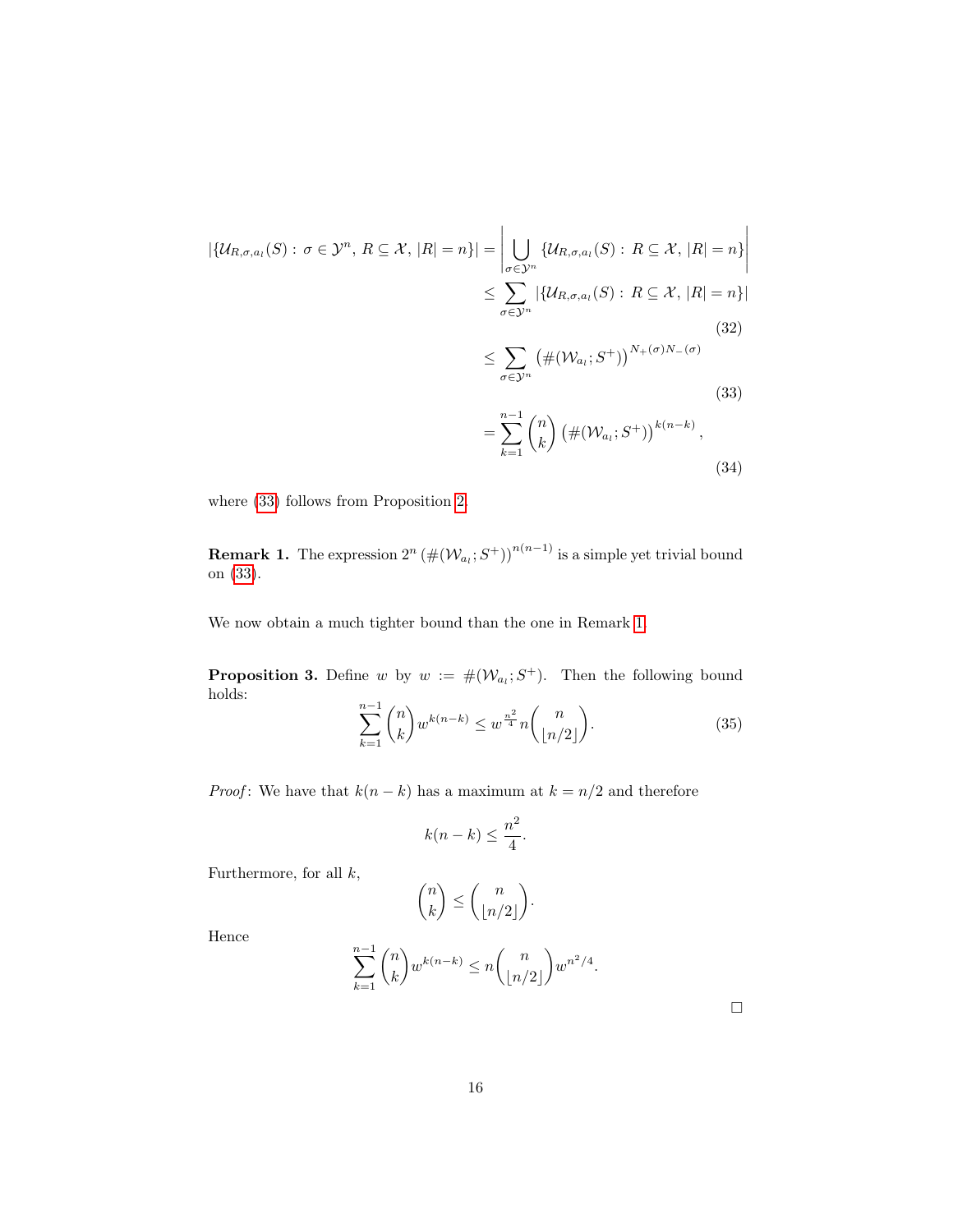From [\(34\)](#page-16-2) and Proposition [3,](#page-16-3) it follows that for any  $S \subseteq \mathcal{X} \times \{1\}$  of cardinality  $m,$ 

<span id="page-17-0"></span>
$$
\# \left( \mathcal{M}_{a_l}^+; S \right) \le w^{\frac{n^2}{4}} n \binom{n}{\lfloor n/2 \rfloor}.
$$
\n(36)

We now consider the class  $\mathcal{M}_{a_l}^-$ .

**Proposition 4.** For any fixed  $\sigma \in \mathcal{Y}^n$ , for any subset  $S \subset \mathcal{X} \times \{-1\}$ , the number of dichotomies  $\#(\mathcal{M}_{\sigma,a_i}^{-}; S)$  obtained by  $\mathcal{M}_{\sigma,a_i}^{-}$  on S is bounded from above by the right side of [\(36\)](#page-17-0).

*Proof.* We follow the proof of Proposition [2,](#page-14-1) and instead of the class  $\mathcal{M}_{\sigma,a_i}^+$  and a set  $M^+_{R,\sigma,a_l}$  we consider the class  $\mathcal{M}^-_{\sigma,a_l}$  and a set  $M^-_{R,\sigma,a_l}$ . By definition this set equals

$$
M_{R,\sigma,a_l}^- = \left\{ (x, -1) : \min_{j \in N_-(\sigma)} d(x, p_j) - \min_{i \in N_+(\sigma)} d(x, p_i) < -a_l \right\}
$$

and can be written as

$$
M_{R,\sigma,a_l}^- = \left\{ (x, -1) : \min_{i \in N_+(\sigma)} d(x, p_i) - \min_{j \in N_-(\sigma)} d(x, p_j) > a_l \right\}.
$$
 (37)

Thus as in the proof of Proposition [2,](#page-14-1) the set  $M_{R,\sigma,\gamma}^-$  corresponds to a set  $V_{R,\sigma,a_l}^$ which is defined as

$$
V_{R,\sigma,a_l}^{-} = \left\{ x : \min_{i \in N_+(\sigma)} d(x, p_i) - \min_{j \in N_-(\sigma)} d(x, p_j) > a_l \right\}
$$
  
= 
$$
\left\{ x : \exists j \in N_-(\sigma), \forall i \in N_+(\sigma), d(x, p_i) - d(x, p_j) > a_l \right\}
$$
  
= 
$$
\bigcup_{j \in N_-(\sigma)} \bigcap_{i \in N_+(\sigma)} \left\{ x : d(x, p_i) - d(x, p_j) > a_l \right\}
$$
  
= 
$$
\bigcup_{j \in N_-(\sigma)} \bigcap_{i \in N_+(\sigma)} W_{a_l}^{(ind(p_j),ind(p_i))}.
$$

From here the proof proceeds as the proof of Proposition [2,](#page-14-1) just swapping: the indices i with j, the sets  $N_$  with  $N_+$  and the sets  $S^+$  with  $S^-$ .  $\Box$ 

#### 4.5. Finalizing

In the previous section we derived an upper bound on the number of dichotomies on any set of cardinality m obtained by  $\mathcal{M}^+_{\sigma,a_l}$  or  $\mathcal{M}^-_{\sigma,a_l}$  in terms of the number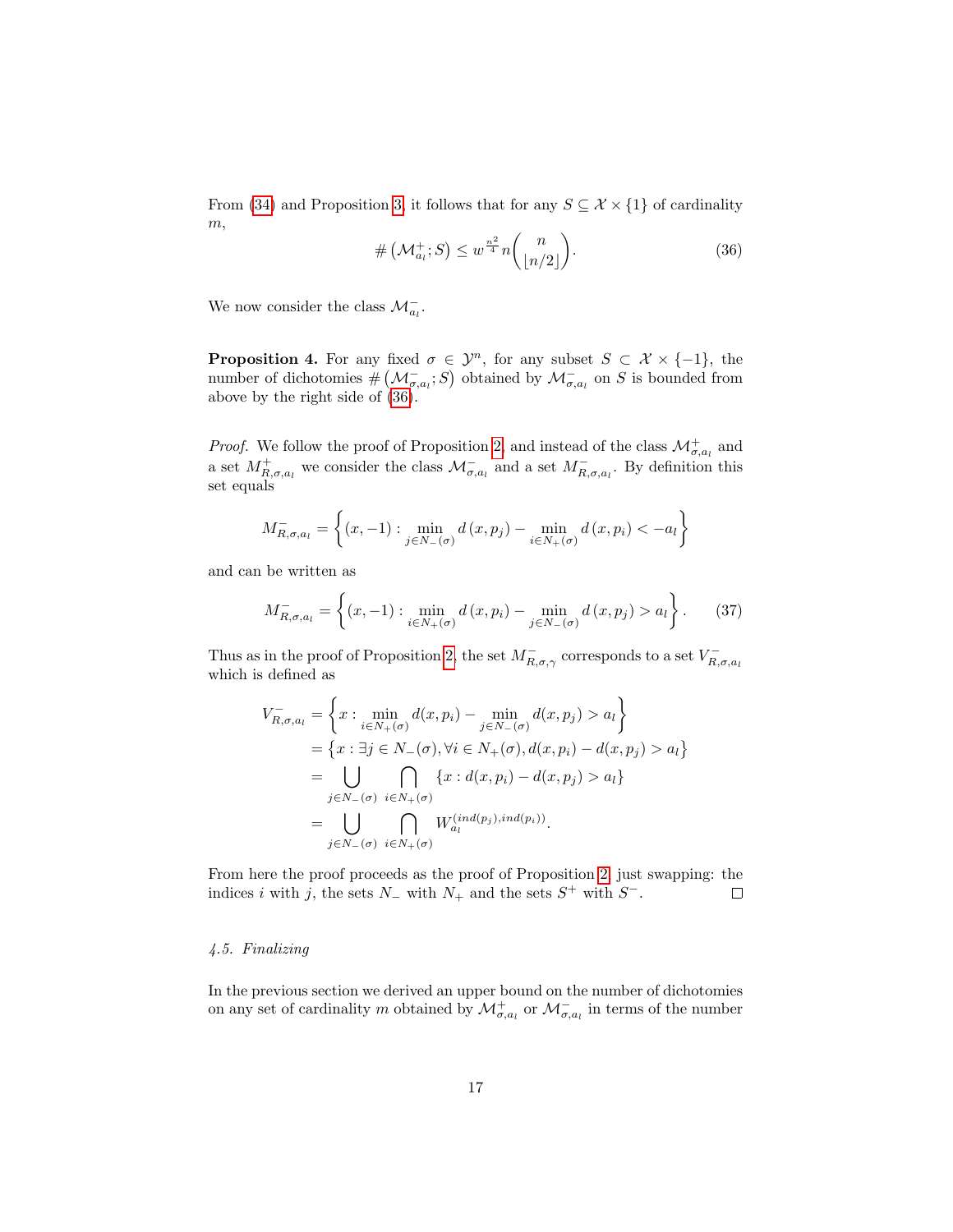of dichotomies by the classes  $\mathcal{W}_{a_l}$ . For  $T \subset \mathcal{X}$ , let  $w(T) := \#(\mathcal{W}_{a_l}; T)$  and define the growth function of  $\mathcal{W}_{a_l}$  as

$$
w_m := \max_{T:|T|=m} w(T).
$$

From [\(36\)](#page-17-0) and from the fact that  $w_m \geq 1$ , it follows that the growth function  $\Pi_{\mathcal{M}_{\sigma,a_l}^+}(m)$  of  $\mathcal{M}_{\sigma,a_l}^+$  is bounded as follows,

$$
\Pi_{\mathcal{M}_{\sigma,a_l}^+(m)} \le w_m^{\frac{n^2}{4}} n \binom{n}{\lfloor n/2 \rfloor}.
$$
\n(38)

Using a standard bound for the central binomial coefficient, we have

$$
\binom{n}{\lfloor n/2\rfloor}<\sqrt{\frac{2}{\pi n}}2^n
$$

and so

$$
\Pi_{\mathcal{M}_{\sigma,a_l}^+}(m)\leq w_m^{\frac{n^2}{4}}\sqrt{\frac{2n}{\pi}}2^n.
$$

From [\(31\)](#page-14-2) we have

<span id="page-18-0"></span>
$$
w_m \leq \left(\frac{em}{\mathsf{w}(a_l)}\right)^{\mathsf{w}(a_l)}
$$

and therefore

$$
\ln\left(\Pi_{\mathcal{M}_{\sigma,a_l}^+(m)}\right) \le \ln\left(w_m^{\frac{n^2}{4}}\sqrt{\frac{2n}{\pi}}2^n\right)
$$
  

$$
\le \frac{n^2}{4}\ln\left(\left(\frac{em}{\mathsf{w}(a_l)}\right)^{\mathsf{w}(a_l)}\right) + n\ln 2 + \frac{1}{2}\ln\left(\frac{2n}{\pi}\right)
$$
  

$$
\le \frac{n^2\mathsf{w}(a_l)}{4}\ln\left(\frac{em}{\mathsf{w}(a_l)}\right) + n\ln 2 + \frac{1}{2}\ln\left(\frac{2n}{\pi}\right).
$$
 (39)

From [\(29\)](#page-13-0), we have  $w(a_l) = w_l$ . Therefore [\(39\)](#page-18-0) equals

$$
\frac{n^2 \mathsf{w}_l}{4} \ln \left( \frac{em}{\mathsf{w}_l} \right) + n \ln 2 + \frac{1}{2} \ln \left( \frac{2n}{\pi} \right)
$$

We now define  $G(m, \gamma)$  in section [3.2](#page-9-3) as follows (— recall that  $G(m, \gamma)$  bounds the growth function evaluated at 2m): for any  $\gamma \in \Gamma_{l+1}$ ,

$$
G(m, \gamma) := \frac{n^2 w_l}{4} \ln \left( \frac{2e m}{w_l} \right) + n \ln 2 + \frac{1}{2} \ln \left( \frac{2n}{\pi} \right).
$$

Note that for all  $\gamma \in \Gamma_l$ ,  $G(m, \gamma) = G(m, a_{l-1})$  and the second term inside the square root in [\(19\)](#page-10-0) satisfies  $\ln(8(C+1)/\gamma\delta) \ge \ln(8(C+1)/a_{l-1}\delta)$ , so it follows that  $\epsilon(\gamma) \geq \epsilon(a_{l-1})$  and therefore the requirement on  $\epsilon(\gamma)$  of section [3.2,](#page-9-3) namely, that it is non-decreasing as  $\gamma$  decreases, is satisfied.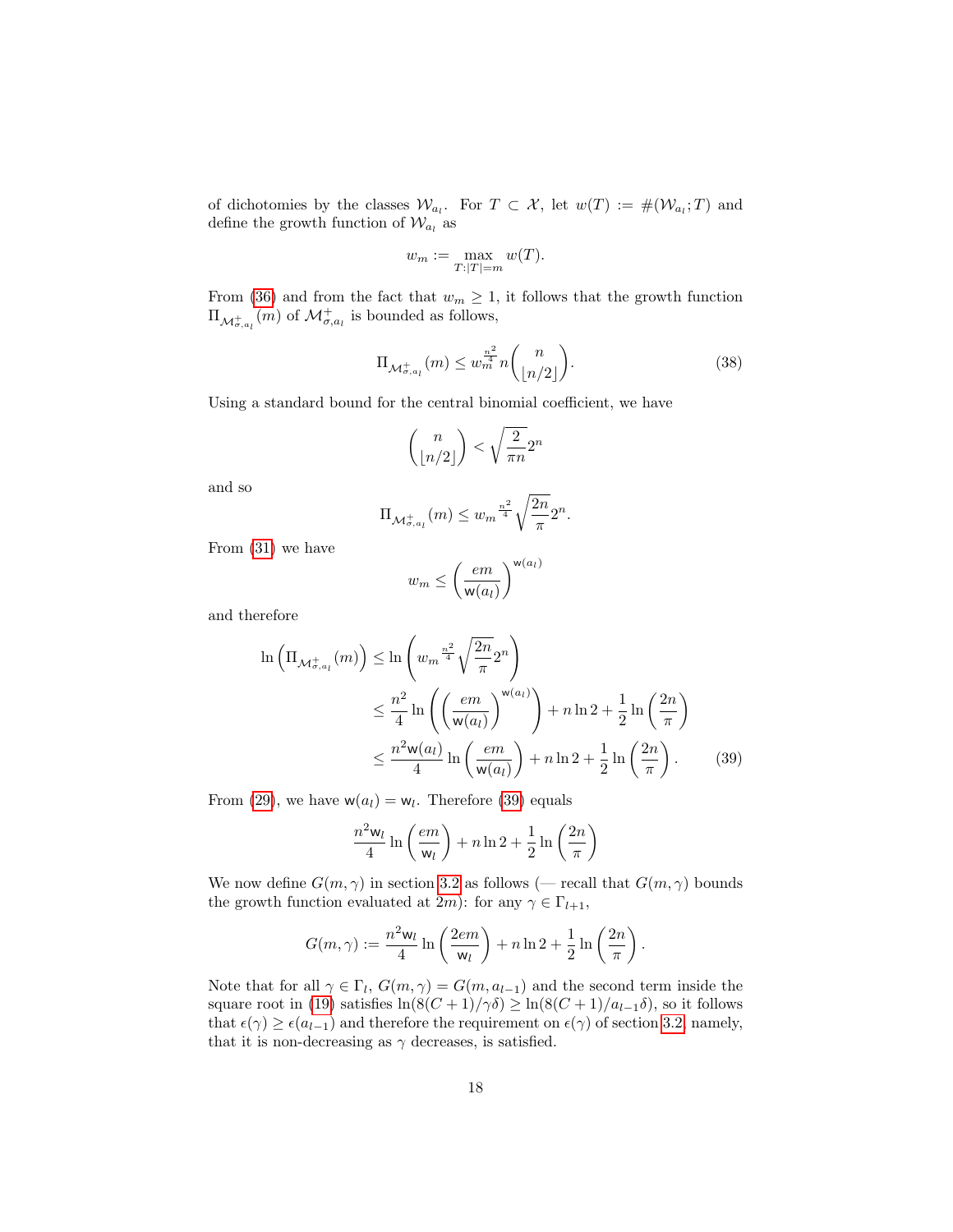#### <span id="page-19-0"></span>5. Main result

To obtain the main result, we draw on some results and notations from [\[12\]](#page-24-5). We define a few quantities, leaving the dependence on N implicit.

Let us denote by the  $i^{th}$  shell of the binary N-dimensional cube  ${-1, 1}^N$  (Ncube) the set of all vertices that have  $i$  components that are 1.

Denote by

$$
c_j:=\binom{N}{j}
$$

the number of vertices in the  $j^{th}$  shell.

Denote by

$$
b_n := \sum_{j=1}^n c_j \tag{40}
$$

the number of vertices of the cube contained in the first n shells, and let  $b_0 := 0$ 

Let us define

$$
\ell_n := \sum_{j=1}^n j c_j,\tag{41}
$$

the total 'weight' (number of 1-entries) in all of the vertices of the cube that are in the first  $n$  shells.

For a positive integer m define

$$
Q(m) := \min\left\{q : \ell_q \ge m\right\}.
$$
\n
$$
(42)
$$

For instance, if  $m = 17$ ,  $N = 4$ , then  $1\binom{4}{1} + 2\binom{4}{2} + 1 = 17$  so  $Q(17) = 3$ .

Let

$$
\Delta := m - \ell_{Q(m)-1},
$$

and then define  $\lceil m \rceil$  as the following 'rounded' value:

$$
\lceil m \rceil := \begin{cases} m & \text{if } Q(m) = 1 \text{ or } \Delta \text{ mod } Q(m) = 0\\ m + (Q(m) - \Delta \text{ mod } Q(m)) & \text{otherwise.} \end{cases}
$$

So,  $[m]$  is the smallest integer greater than or equal to m which is the total weight (number of 1-entries) in a set of vertices of the cube, where that set is formed by first populating the first shell, then the second, and so on. So,  $m$ 1-entries might not be enough to form all the vertices of shells 1 to  $Q(m)-1$  and then some vertices in shell  $Q(m)$ : an additional (at most  $Q(m) - 1$ ) 1-entries might be necessary (to 'complete' a vertex in shell  $Q(m)$ ).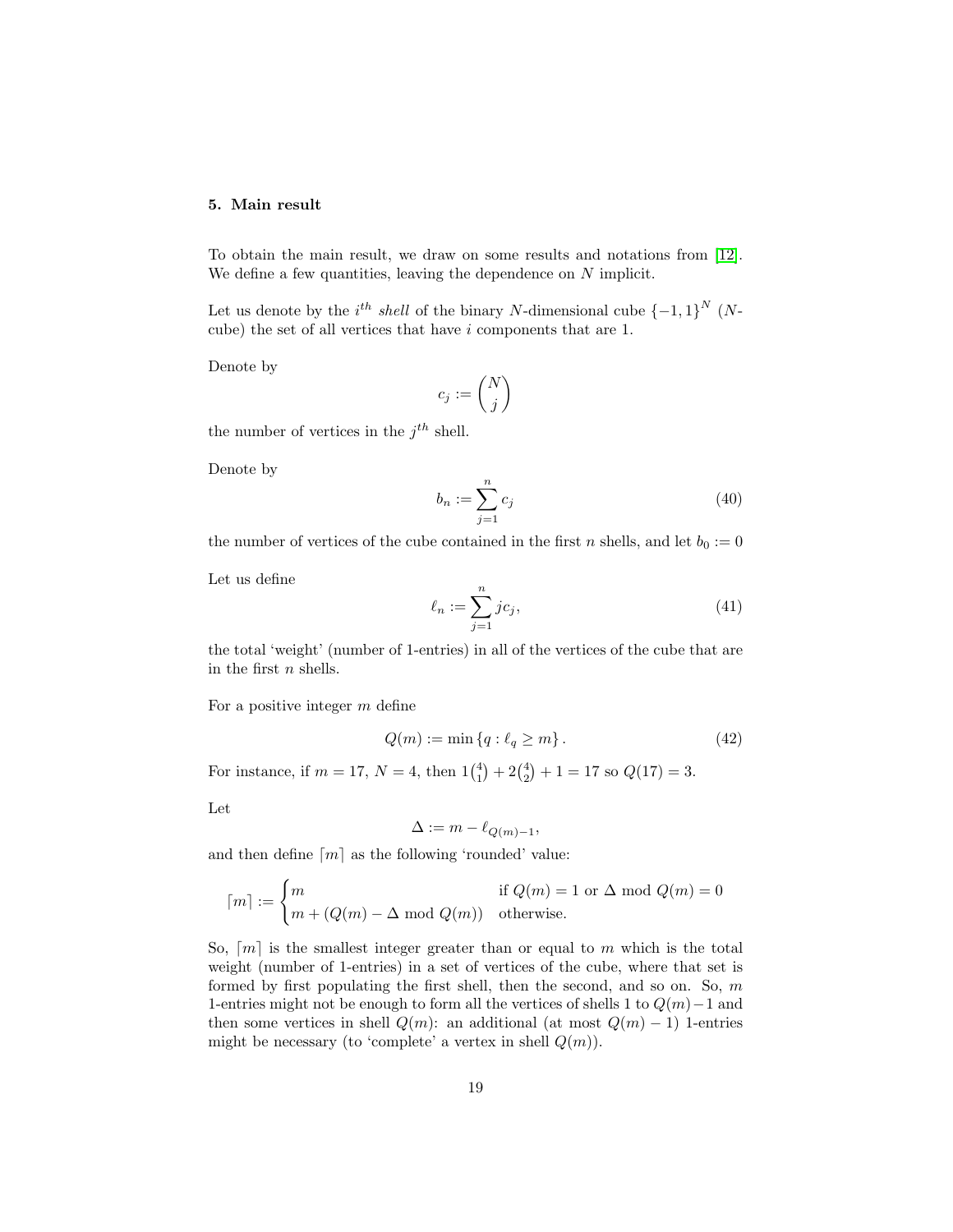For instance (continuing the above example), since  $Q(17) = 3 \ge 2$  then  $\lceil 17 \rceil =$  $17 + (3 - 1 \mod 3) = 19$ , and indeed 19 1-entries are required in the vertices in shells 1 and 2, and in the first vertex of the  $3<sup>rd</sup>$  shell.

For positive integer  $m$  let us define

$$
\lambda(m) := b_{Q(m)-1} + \frac{\lceil m \rceil - \ell_{Q(m)-1}}{Q(m)} \tag{43}
$$

and define  $\lambda(0) := 0$ . Define the numbers  $\nu_i$  as follows (where  $m_i$  is the multiplicity of  $a_i$ , as earlier):

$$
\nu_0 = 0
$$
  
\n
$$
\nu_i = \lceil \nu_{i-1} + m_i \rceil, \quad 1 \le i \le L. \tag{44}
$$

Note that  $\nu_i$ ,  $1 \leq i \leq L$ , depend only on  $m_i$  and hence can be evaluated directly from the matrix  $F$ .

<span id="page-20-0"></span>The following is the main result of the paper.

**Theorem 1.** Let  $N \geq 1$  and  $n \geq 2$  be fixed integers and  $\mathcal{X} = \{x_i\}_{i=1}^N$  be a finite distance space with a distance function  $d(x_i, x_j)$ , normalized such that  $\text{diam}(\mathcal{X}) = \max_{1 \leq i,j \leq N} d(x_i, x_j) = 1.$  Let

$$
f_j^{(i)} := \begin{bmatrix} d(x_1, x_j) - d(x_1, x_i) \\ \vdots \\ d(x_N, x_j) - d(x_N, x_i) \end{bmatrix},
$$

and

$$
F^{(i)} = \left[ f_1^{(i)}, \dots, f_{i-1}^{(i)}, f_{i+1}^{(i)}, \dots, f_N^{(i)} \right]
$$

and define the  $N \times N(N-1)$  matrix

$$
F:=\left[F^{(1)},\ldots,F^{(N)}\right].
$$

Let  $0 = a_{L+1} < a_L < \cdots < a_1 < a_0 = 1$  be the values of the positive entries of F and let  $m_l \geq 1$  be the number of times that  $a_l$  appears in  $F$ ,  $1 \leq l \leq L$ . Define  $\Gamma_l := (a_l, a_{l-1}], 1 \leq l \leq L, \Gamma_{L+1} := [0, a_L]$  and  $C := \sum_{l=1}^L a_l$ . For  $1 \leq l \leq L$ , let  $w_l = \log_2 (\lambda (\nu_l) + 1).$ 

Let  $\mathcal{Y} = \{-1,1\}$  and let  $(R,\sigma) \subseteq (\mathcal{X} \times \mathcal{Y})^n$ ,  $R := \{p_i\}_{i=1}^n$  denote any set of n prototypes  $p_i$  with  $N_+(\sigma)$  of them that are labeled by 1 and  $N_-(\sigma)$  that are labeled by −1. Let  $h_{R,\sigma}$  be a nearest-prototype binary classifier, given by

$$
h_{R,\sigma}(x) = \begin{cases} 1 & \text{if } \operatorname{argmin}_{1 \le i \le n} d(x, p_i) \in N_+(\sigma) \\ -1 & \text{otherwise} \end{cases}
$$
(45)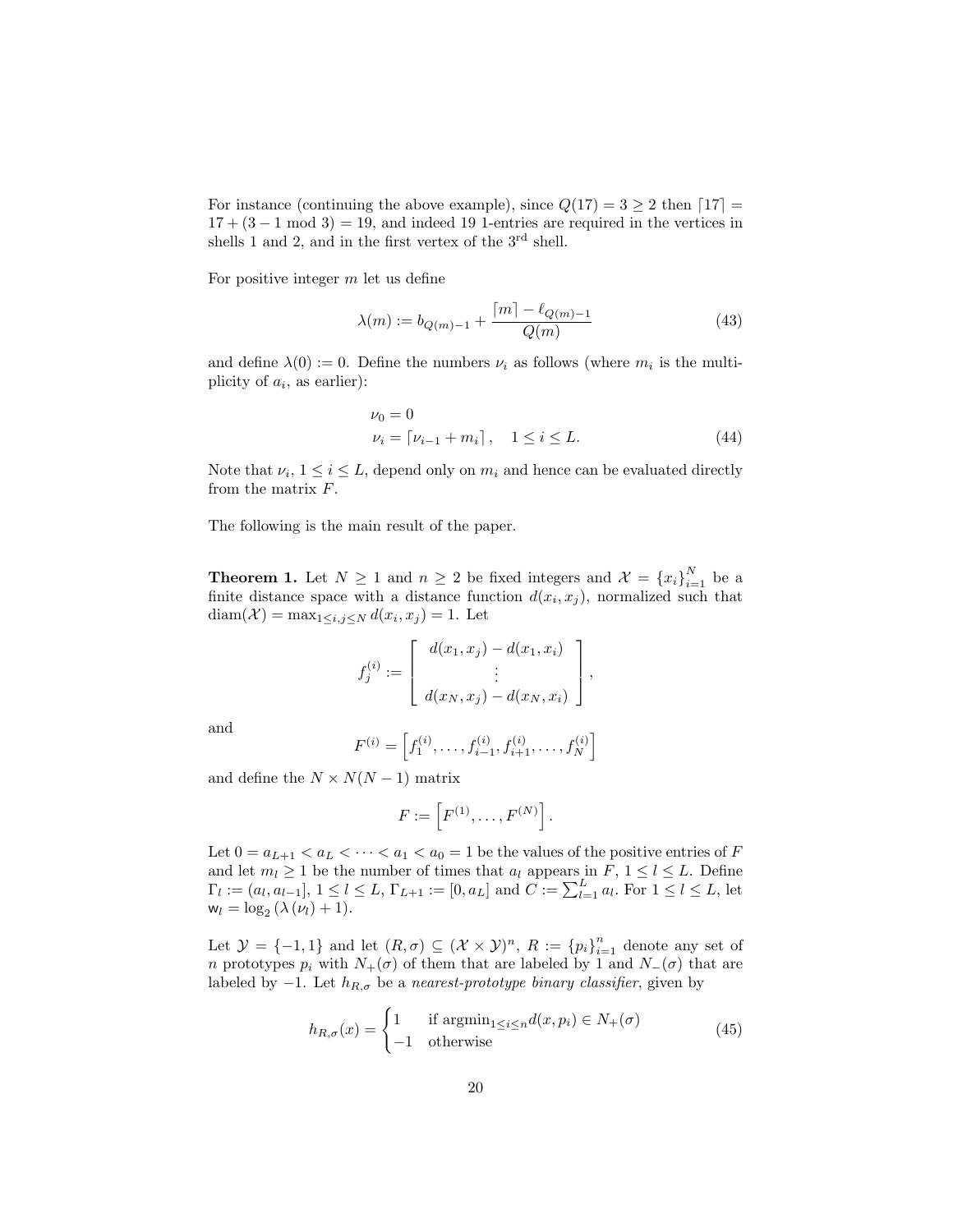and define its signed width function  $f_{R,\sigma}$  as

$$
f_{R,\sigma}(x) = \min_{j \in N_{-}(\sigma)} d(x, p_j) - \min_{i \in N_{+}(\sigma)} d(x, p_i).
$$

Let  $P^m := P_{XY}^m$  be a probability measure over  $(\mathcal{X} \times \mathcal{Y})^m$ . For any  $0 < \delta < 1$ , with  $P^m$ -probability at least  $1 - \delta$  the following holds for an i.i.d. sample  $\xi := \{(X_i, Y_i)\}_{i=1}^m \subseteq (\mathcal{X} \times \mathcal{Y})^m$  drawn according to  $P^m$ :

- for any set of n labeled prototypes  $(R,\sigma) \subseteq (\mathcal{X} \times \mathcal{Y})^n$ , where  $(R,\sigma)$  may depend on the sample  $\xi$  (and in particular, may be a subset of  $\xi$ )
- for all  $\gamma > 0$ ,

$$
P(Yf_{R,\sigma}(X)\leq 0) \leq \frac{1}{m}\sum_{j=1}^{m} \mathbb{I}\left\{Y_jf_{R,\sigma}(X_j)\leq \gamma\right\} + \epsilon(m,\gamma,\delta) \tag{46}
$$

where for  $\gamma \in \Gamma_{l+1}$ ,  $0 \leq l \leq L$ ,

<span id="page-21-0"></span>
$$
\epsilon(m,\gamma,\delta) := \sqrt{\frac{32}{m} \left( \frac{n^2 \mathsf{w}_l}{4} \ln \left( \frac{2em}{\mathsf{w}_l} \right) + n \ln 2 + \frac{1}{2} \ln \left( \frac{2n}{\pi} \right) + \ln \left( \frac{8(C+1)}{\gamma \delta} \right) \right)}
$$
(47)

where

$$
w_l := \log_2 (\lambda (\nu_l) + 1).
$$

The size N of the distance space does not enter the bound of Theorem [1](#page-20-0) but because the value of  $w_l$  and C depend on the distance space through the positive entries of the matrix  $F$  then these quantities may grow with  $N$  (depending on the distance space X). The value of  $w_l$  decreases as  $l := l(\gamma)$  decreases (because the intervals  $\Gamma_l$  are situated more to the right as l decreases). Thus  $w_l$  decreases as a step function over the intervals  $\Gamma_l$  as  $\gamma$  increases such that the larger the value of  $\gamma$ , the lower the interval index l and the lower the value of  $w_l$ . Thus the upper bound [\(47\)](#page-21-0) decreases as  $\gamma$  increases (assuming that the change in  $w_l$ dominates the change in the  $\ln\left(\frac{1}{\gamma}\right)$  term). To get a feel for the rate of decrease of  $w_l$  with respect to  $\gamma$ , see example on p. 23 of [\[12\]](#page-24-5).

Since  $\gamma$  is a parameter that may be chosen after the random sample is drawn, it can depend on the sample, which makes the bound data-dependent.

#### 5.1. Comparison with other results

Theorem [1](#page-20-0) states an upper bound on the generalization error for learning on any finite distance space decreases with respect to m like  $O\left(\sqrt{\frac{n^2 \ln m}{m}}\right)$  . Let us compare this rate to other works.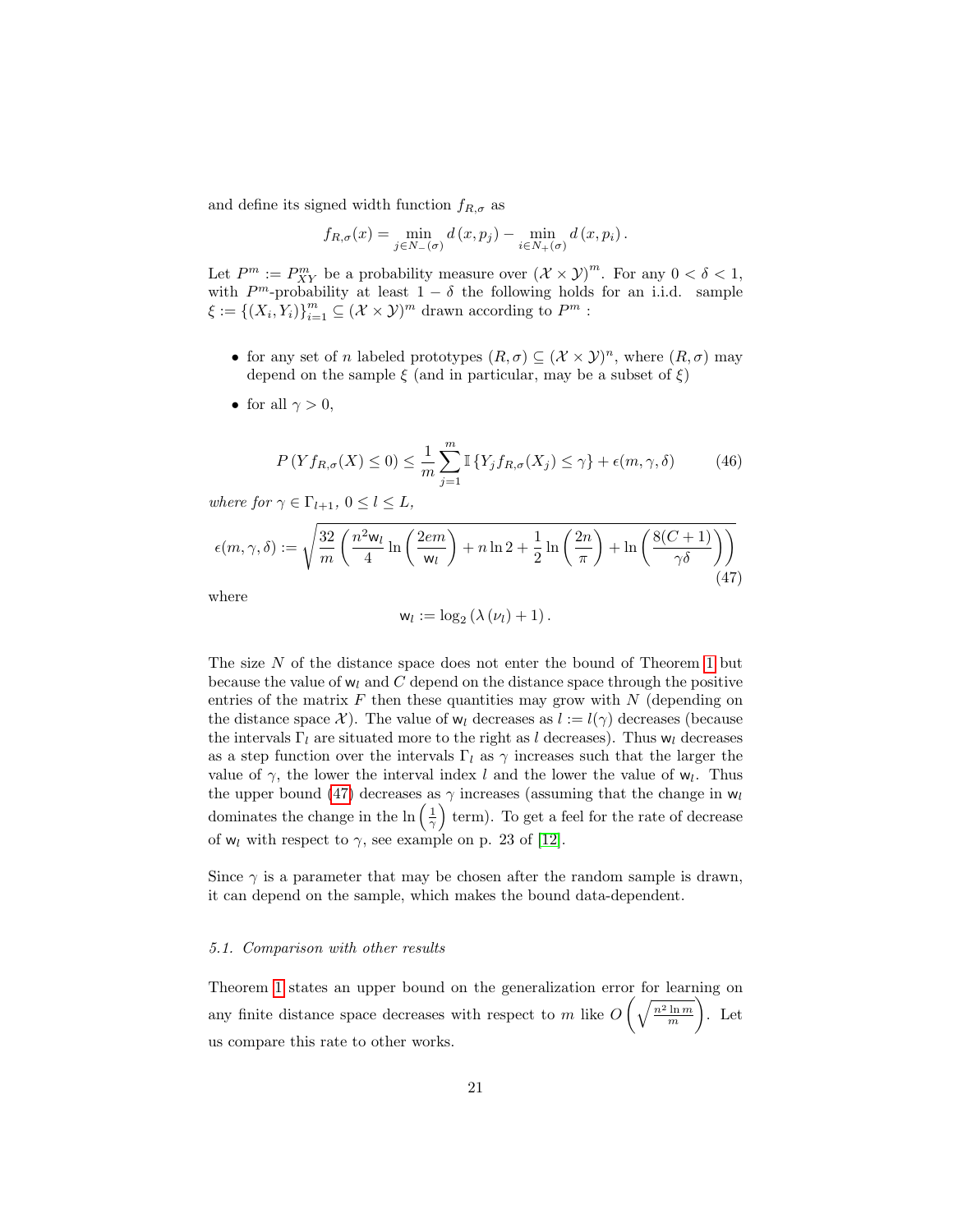If the distance space is  $\mathcal{X} = \mathbb{R}^d$  and if the prototype set R is a subset of the sample then Theorem 19.6 of [\[19\]](#page-24-8) gives the following error bound for learning nearest-neighbor classifiers that are based on R:

$$
\epsilon = O\left(\sqrt{\frac{1}{m} \left(\frac{(d+1)n(n-1)}{2} \ln m + n + \ln\left(\frac{1}{\delta}\right)}\right)}\right)
$$

which is also  $O\left(\sqrt{\frac{n^2\ln m}{m}}\right)$  , but in contrast to Theorem [1](#page-20-0) is not data-dependent, which in general makes it looser.

In [\[17\]](#page-24-11), Theorem 1 presents an error bound for learning LVQ on  $\mathbb{R}^d$  which has a dependence on the sample margin of the following form  $O\left(\sqrt{\frac{an^2}{m}}\right)$  , where  $a = \min\left(d+1, \left(\frac{\rho}{\gamma}\right)^2\right)$  and  $\rho$  bounds the magnitude of each sample point,  $0 < \gamma < \frac{1}{2}$  is the sample margin (which is defined similar to the width [\(4\)](#page-5-0)). They claim that this bound is independent of the dimension  $d$ , presumably because if  $\left(\frac{\rho}{\gamma}\right)^2$  is smaller than  $d+1$  then the  $d+1$  factor disappears from the bound. Their proof is not included; however, it appears to be a direct application of fat-shattering error bounds, see for instance, Theorem 4.18 of [\[18\]](#page-24-12) which bounds the generalization error of learning linear classifiers and has the same dependence on the margin parameter, namely,  $O\left(\frac{\rho}{\gamma}\right)^2$ . These bounds are based on a bound on the log of the  $\gamma$ -covering number by  $O(d_{\gamma})$  and a bound on the fat-shattering number for linear classifiers  $d_{\gamma} \leq (\frac{\rho}{\gamma})^2$ . In comparison, the bound of Theorem [1](#page-20-0) also depends on  $\gamma$  but in a non-direct way through  $w_l$ (as discussed above,  $l = l(\gamma)$ ). Depending on the distance space's positive set  $S_F$ , w<sub>l</sub> may decrease even faster than  $\frac{1}{\gamma^2}$ .

Although we assume that the distance space is finite of cardinality  $N$ , the bound  $(47)$  may or may not grow with N and this depends on the matrix F. In comparison to the above works, in [\(47\)](#page-21-0) there is an implicit complexity quantity which enters through  $w_l$  and is defined as  $\lambda(\nu_l)$ . This is an upper bound on the pseudo-rank of the perturbed matrix  $F$ , denoted by  $F_{a_i}$ , (see [\[12\]](#page-24-5)), which is the number of distinct columns of a matrix  $sgn(F_{a_l})$  and may depend on N (depending on the definition of the distance space).

#### 6. Conclusions

We use the concept of width to learn a family of classifiers based on the nearestprototype decision rule over an arbitrary finite distance spaces (a significantly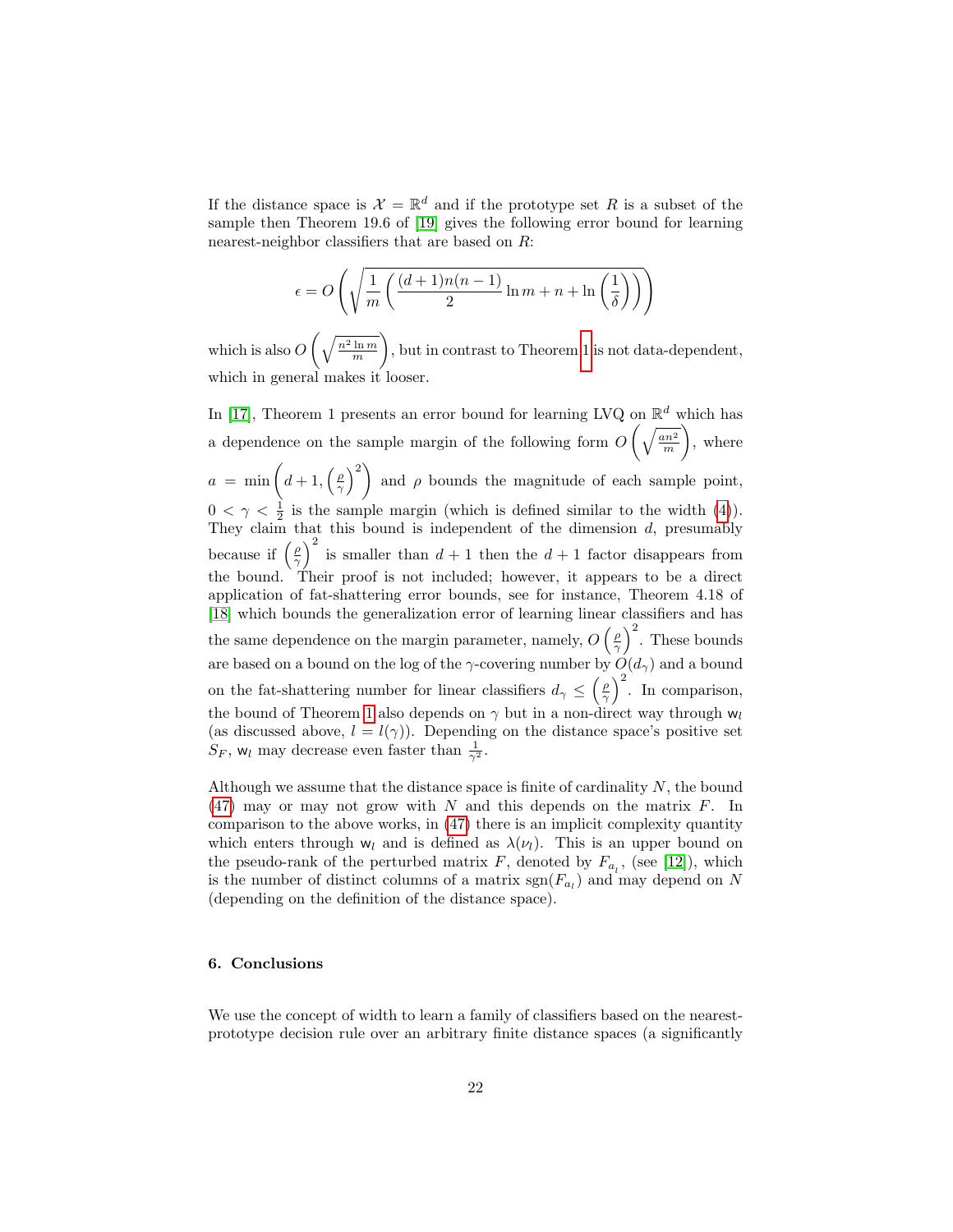more general and perhaps more applicable setting than that of metric spaces). In this setting a classifier is represented by a set of  $n$  prototypes, that can be any labeled points in the distance space, and even a subset of the sample. We obtain an upper bound on the generalization error of any such nearest-prototype classifier. Using  $\gamma$  as the width parameter, the error bound depends on the  $\gamma$ empirical error and holds uniformly over the family of such classifiers. Ignoring the dependence on  $\gamma$ , the bound is  $O\left(\sqrt{\frac{n^2 \ln m}{m}}\right)$ ). The dependence on  $\gamma$  is more subtle because it enters through a complexity quantity  $\lambda(\nu_l)$  which bounds from above the pseudo-rank of a  $\gamma$ -perturbed version of a matrix that represents all half spaces in the distance space.

#### Acknowledgements

This work was supported in part by a research grant from the Suntory and Toyota International Centres for Economics and Related Disciplines at the London School of Economics. The authors thank the referees for their comments which resulted in shorter proofs of Propositions 2 and 4.

- <span id="page-23-0"></span>[1] M. Anthony and P. L. Bartlett. Neural Network Learning: Theoretical Foundations. Cambridge University Press, 1999.
- <span id="page-23-3"></span>[2] M. Anthony and P. L. Bartlett. Function learning from interpolation. Combinatorics, Probability, and Computing, 9:213–225, 2000.
- <span id="page-23-1"></span>[3] M. Anthony and J. Ratsaby. Maximal width learning of binary functions. Theoretical Computer Science, 411:138–147, 2010.
- <span id="page-23-2"></span>[4] M. Anthony and J. Ratsaby. Analysis of a multi-category classifier. Discrete Applied Mathematics, 160(16-17):2329–2338, 2012.
- [5] M. Anthony and J. Ratsaby. Robust cutpoints in the logical analysis of numerical data. Discrete Applied Mathematics, 160(4-5):355–364, 2012.
- <span id="page-23-5"></span>[6] M. Anthony and J. Ratsaby. A hybrid classifier based on boxes and nearest neighbors. Discrete Applied Mathematics, 172:1–11, 2014.
- <span id="page-23-4"></span>[7] M. Anthony and J. Ratsaby. Learning bounds via sample width for classifiers on finite metric spaces. Theoretical Computer Science, 529:2–10, 2014.
- [8] M. Anthony and J. Ratsaby. A probabilistic approach to case-based inference. Theoretical Computer Science, 589:61–75, 2015.
- <span id="page-23-6"></span>[9] M. Anthony and J. Ratsaby. Multi-category classifiers and sample width. Journal of Computer Systems and Sciences, 82(8):1223–1231, 2016.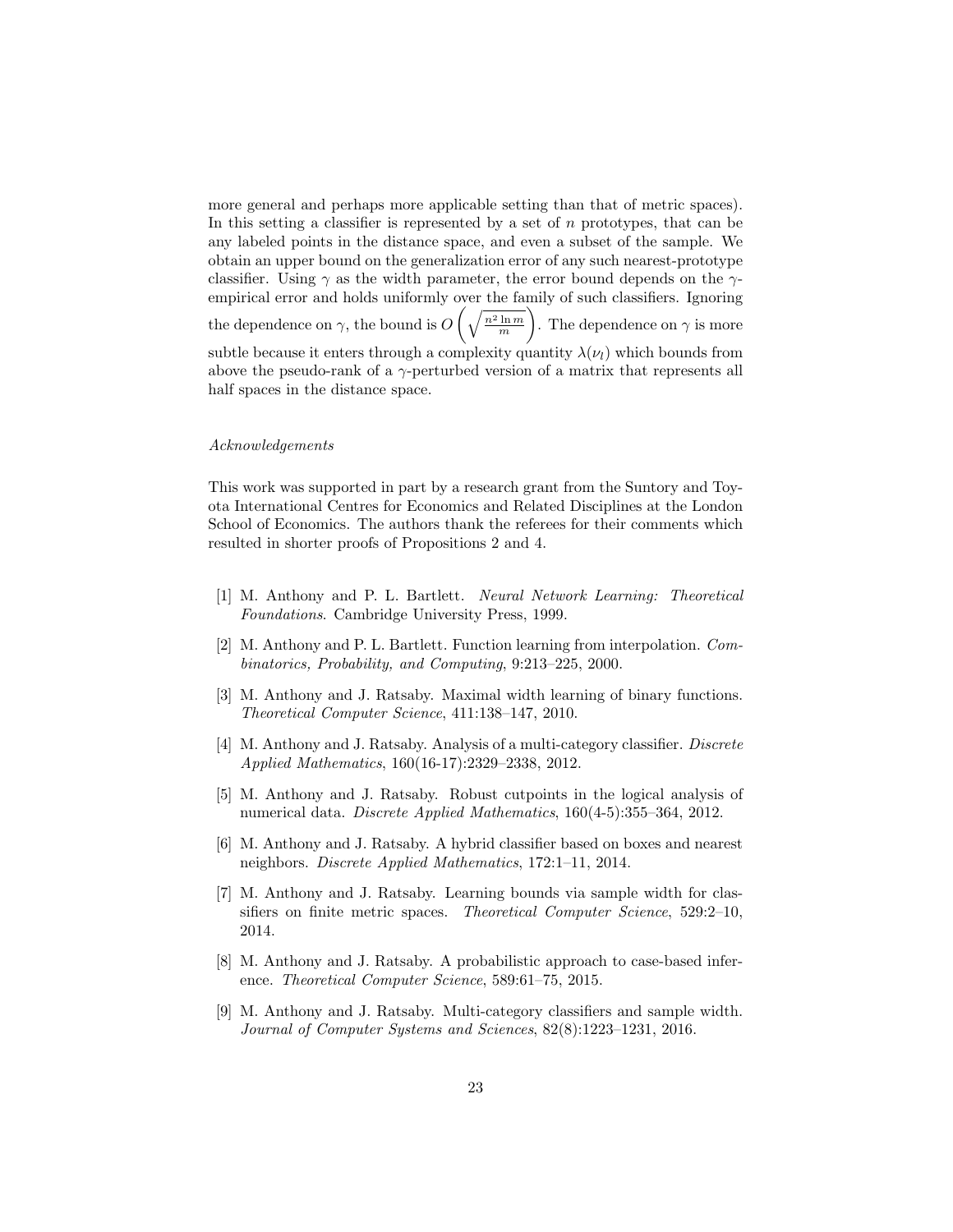- <span id="page-24-3"></span>[10] M. Anthony and J. Ratsaby. Classification based on prototypes with spheres of influence. Information and Computation, 256:372–380, 2017.
- [11] M. Anthony and J. Ratsaby. Large-width machine learning algorithm. [http://www.ariel.ac.il/sites/ratsaby/Publications/PDF/](http://www.ariel.ac.il/sites/ratsaby/Publications/PDF/lw.pdf) [lw.pdf](http://www.ariel.ac.il/sites/ratsaby/Publications/PDF/lw.pdf), 2017.
- <span id="page-24-5"></span>[12] M. Anthony and J. Ratsaby. Large-width bounds for learning half-spaces on distance spaces. Discrete Applied Mathematics, 2018.
- <span id="page-24-6"></span>[13] A. Belousov and J. Ratsaby. Massively parallel computations of the LZcomplexity of strings,. In Proc. of the 28th IEEE Convention of Electrical and Electronics Engineers in Israel (IEEEI'14), pages pp. 1–5, Eilat, Dec. 3-5 2014.
- <span id="page-24-7"></span>[14] A. Belousov and J. Ratsaby. A parallel distributed processing algorithm for image feature extraction. In Advances in Intelligent Data Analysis XIV - 14th International Symposium, IDA 2015, Saint-Etienne, France, October 22 - 24, 2015. Proceedings, volume 9385 of Lecture Notes in Computer Science. Springer, 2015.
- <span id="page-24-9"></span>[15] A. Blumer, A. Ehrenfeucht, D. Haussler, and M. Warmuth. Learnability and the Vapnik-Chervonenkis dimension. J. ACM, 36(4):929–965, 1989.
- <span id="page-24-4"></span>[16] T. Cover and P. Hart. Nearest neighbor pattern classification. Information Theory, IEEE Transactions on, 13(1):21–27, January 1967.
- <span id="page-24-11"></span>[17] K. Crammer, R. Gilad-Bachrach, A. Navot, and N. Tishby. Margin analysis of the LVQ algorithm. In Advances in Neural Information Processing Systems 15 [Neural Information Processing Systems, NIPS 2002, December 9-14, 2002, Vancouver, British Columbia, Canada], pages 462–469, 2002.
- <span id="page-24-12"></span>[18] N. Cristianini and J. Shawe-Taylor. An Introduction to Support Vector Machines and other Kernel-based learning methods. Cambridge University Press, 2000.
- <span id="page-24-8"></span>[19] L. Devroye, L. Gyorfi, and G. Lugosi. A Probabilistic Theory of Pattern Recognition. Springer Verlag, 1996.
- <span id="page-24-10"></span>[20] R. M. Dudley. Uniform Central Limit Theorems. Number 63 in Cambridge Studies in Advanced Mathematics. Cambridge University Press, Cambridge, U.K., 1999.
- <span id="page-24-1"></span>[21] B. Hammer, M. Strickert, and T. Villmann. On the generalization ability of GRLVQ networks. Neural Processing Letters, 21(2):109–120, 2005.
- <span id="page-24-0"></span>[22] T. Kohonen. Self-Organizing Maps. Springer, 2001.
- <span id="page-24-2"></span>[23] E. Deza M. Deza. Encyclopedia of Distances, volume 15 of Series in Computer Science. Springer-Verlag, 2009.